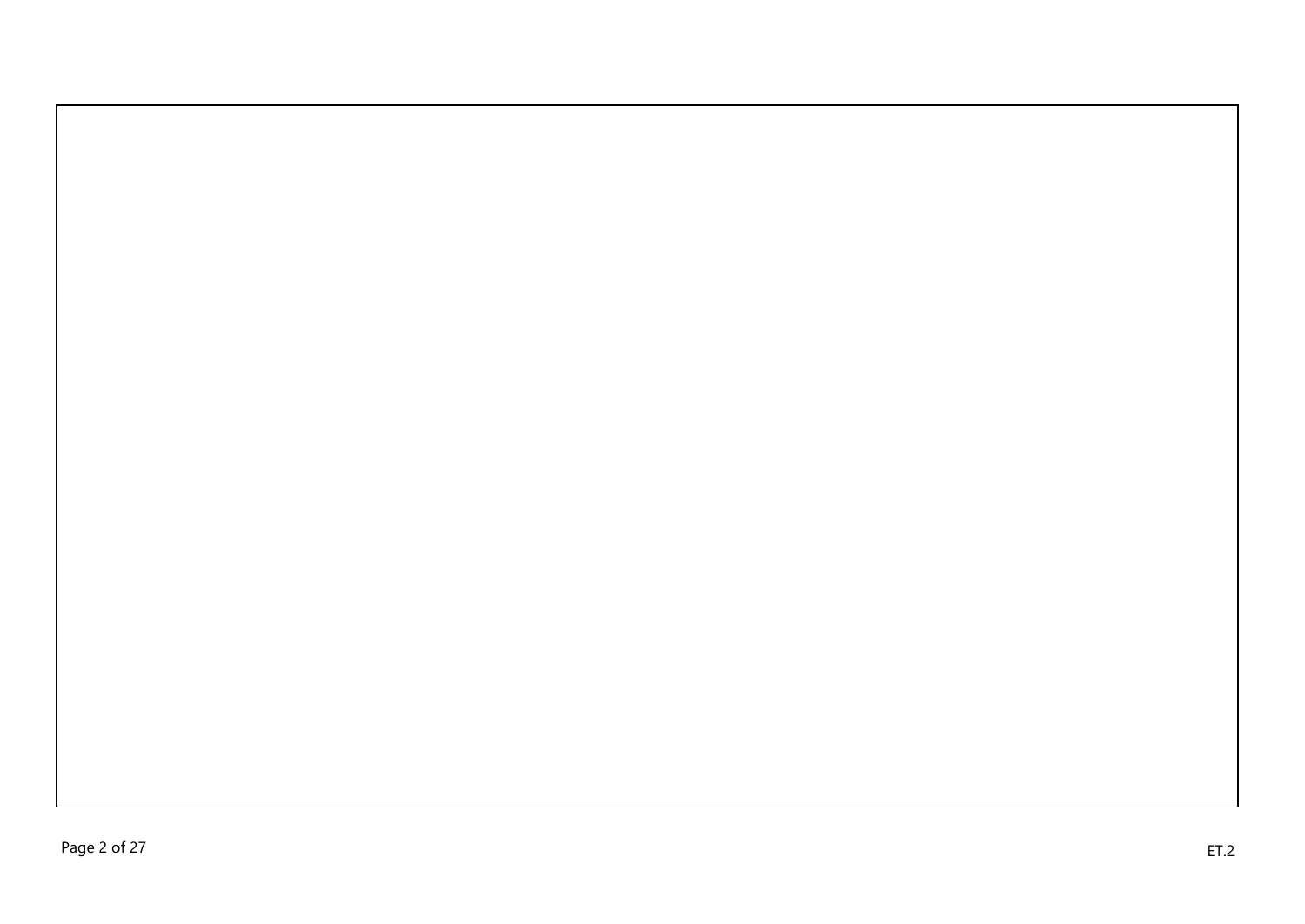| #              | Island           | House Name    | Name                  | Sex       | National ID | ېره پر شه                 | يترمثر                                                |
|----------------|------------------|---------------|-----------------------|-----------|-------------|---------------------------|-------------------------------------------------------|
|                | R. Angolhitheemu |               |                       |           |             |                           |                                                       |
|                | R. Angolhitheemu | Alimas        | Aminath Asifa         | F         | A132857     | رزویز م                   | أرمز<br>ە ئەسىرى                                      |
| $\overline{c}$ | R. Angolhitheemu | <b>Alimas</b> | Ali Shifan            | M         | A242508     | لأثربخر                   | أريمو الشوقر مكر                                      |
| 3              | R. Angolhitheemu | <b>Alimas</b> | Ahmed Shiyaan Ibrahim | M         | A242509     | لأوبخر                    | גם גד ליתית תפית כ                                    |
| $\overline{4}$ | R. Angolhitheemu | Alimas        | Fathimath Moosa       | F         | A253311     | <br> رمزیر م              | دين شهر<br>ۇ بۇ جۇ ج                                  |
| 5              | R. Angolhitheemu | <b>Alimas</b> | Mohamed Athif         | M         | A253313     | ړ <sub>پرې</sub> د        | و ره ر د<br><i>د ب</i> رگرفر<br>رچم و                 |
| $\sqrt{6}$     | R. Angolhitheemu | Alithari      | Fathimath Sabna       | F         | A242529     | وكمتوحوسر                 | سەھ بىر<br>وٌجوحهُ                                    |
| $\overline{7}$ | R. Angolhitheemu | Alivaage      | Aneesa Mohamed        | F         | A253952     | أتروح                     | ور ه ر د<br>تر پر ژنر<br>ە ئەسبەت                     |
| $\bf 8$        | R. Angolhitheemu | Boduge        | Fathimath Sabana      | F         | A242451     | پر د ی                    | ئەڭ ئىر<br>و مر د<br>تر مور می                        |
| 9              | R. Angolhitheemu | Boduge        | Ahmed Adam            | M         | A255648     | پر د ی<br>  ه ډ ک         | برەر د<br>پور ہ<br>مرکز ژ                             |
| 10             | R. Angolhitheemu | <b>Burunu</b> | Fathimath Nabeela     | F.        | A242527     | ە ئەرىر                   | وٌجو پر و<br>سرّە تَر                                 |
| 11             | R. Angolhitheemu | Burunu        | Ali Jinah             | M         | A253288     | ە جەرىر                   | أتذمي ويترك                                           |
| 12             | R. Angolhitheemu | <b>Burunu</b> | Nahulaan Muhammadh    | M         | A410309     | ە ئەرىر                   | بىرە بە ھ<br>و ره ر و<br><i>و ټ</i> ه <del>و</del> تر |
| 13             | R. Angolhitheemu | Dhilaasaage   | Mohamed Sajid         | ${\sf M}$ | A409463     | ەر ئۇرىچى                 | سنگھ قر<br>و ره ر و<br><i>د ب</i> رگرفر               |
| 14             | R. Angolhitheemu | Fazaa         | Fathimath Rasheed     | F         | A126147     | ترتج                      |                                                       |
| 15             | R. Angolhitheemu | Fazaa         | Mohamed Visam         | M         | A340745     | ترتج                      | ورەرو بەر                                             |
| 16             | R. Angolhitheemu | Feeroazuge    | Fathimath Muhusina    | F         | A025862     | و ۶ د ه<br>پي ترېځ د      | ر <sup>9</sup> 2 سەمىگە<br>ء مر د<br>ترمونرمو         |
| 17             | R. Angolhitheemu | Feeroazuge    | Ibrahim Ali Fulhu     | M         | A127711     | و ۶ د ه<br>پي ترېځ د      | أرە ئەر ئەرور                                         |
| 18             | R. Angolhitheemu | Feeroazuge    | Shadhiya Ali Fulhu    | F         | A162821     | <br>  پې ټرې <sub>ک</sub> | ڪورگر کامورگر                                         |
| 19             | R. Angolhitheemu | Fehivilla ge  | Hussain Rasheed       | M         | A011592     | ۇروڭۇ                     | رحم المراكز المركب وكر                                |
| 20             | R. Angolhitheemu | Fehivilla ge  | Hassan Rasheed        | M         | A253251     | ۇروڭۇ                     | بر کے مگر مگر مشوقہ<br>مسیح                           |
| 21             | R. Angolhitheemu | Fehivilla ge  | Aishath Rayaa Yoosuf  | F.        | A408814     | ۇروڭۇ                     | ه در د و و ده ده وه<br>مارستونو نمار ارسوز            |
| 22             | R. Angolhitheemu | Fenfiyaazuge  | Mohamed Zakee         | M         | A256062     | ۇ شرىر ئىرى               | Crose 34                                              |
| 23             | R. Angolhitheemu | Fine Beach    | Shifana Mohamed       | F         | A113087     | ترمر شھر گا               | شوژ شر 1979                                           |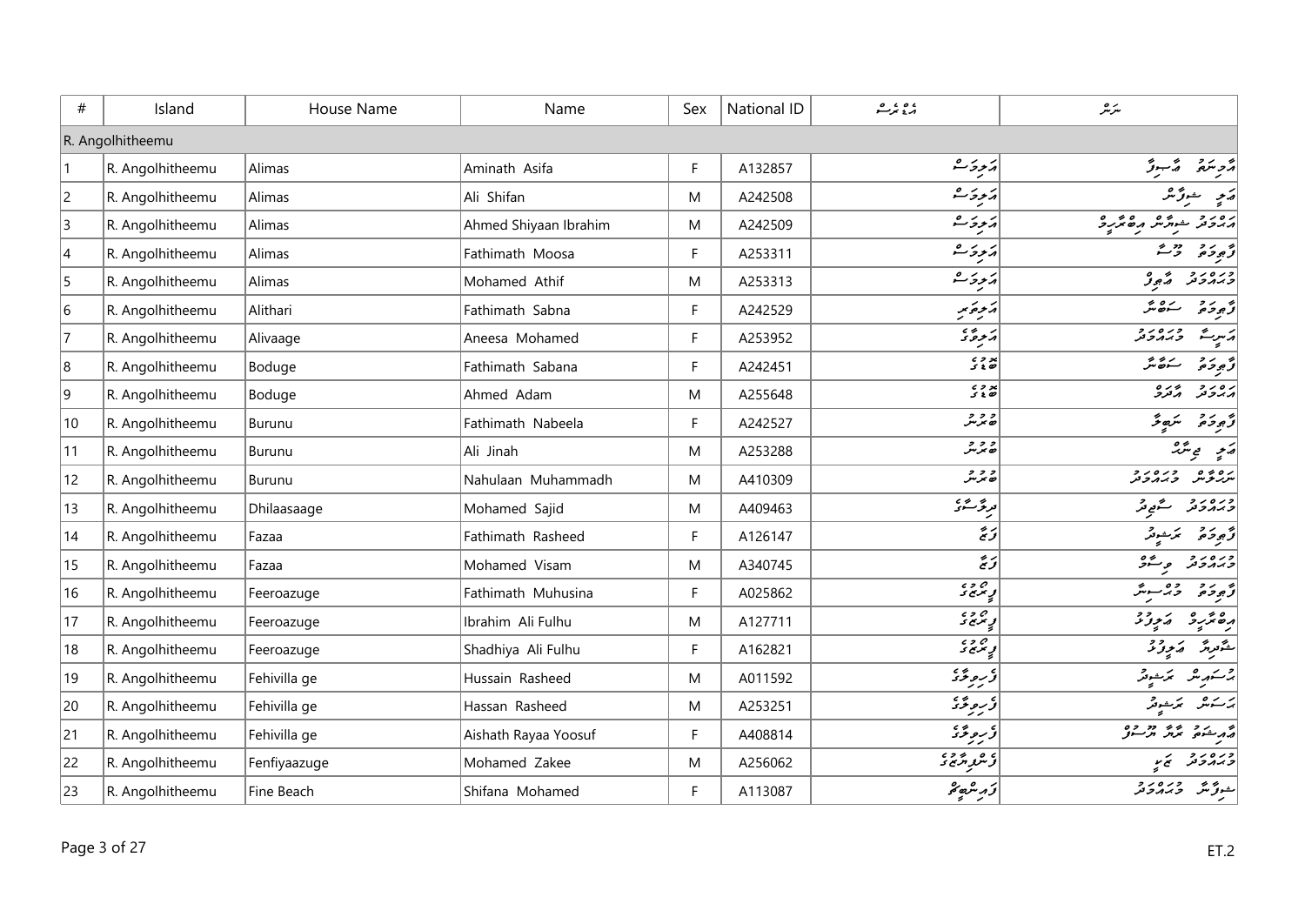| 24 | R. Angolhitheemu | Fine Beach   | Fathimath Sunaina      | $\mathsf F$ | A242506 | ئەربىر ھەم<br>                       | شە ئىكرىتر<br>و مرد<br>المجموعة<br>المسيح |
|----|------------------|--------------|------------------------|-------------|---------|--------------------------------------|-------------------------------------------|
| 25 | R. Angolhitheemu | Fine Beach   | Aminath Shifa          | $\mathsf F$ | A253307 | ترەر شھۇ                             | شورٌ<br>أأرمز                             |
| 26 | R. Angolhitheemu | Fine Beach   | Mariyam Muna           | F           | A253308 | نز مر شر <i>ه پ</i> و                | ويوره<br>ترىتر                            |
| 27 | R. Angolhitheemu | Fine Beach   | Hawwa Sukayna          | F           | A253309 | ز <sub>مر م</sub> ر <sub>حو</sub> ير | سە ئەتە يېتر<br>ر ە بە<br>برادى           |
| 28 | R. Angolhitheemu | Finifenmaage | Ali Hussain            | M           | A126667 | و سرځ شر <sup>ځ ي</sup>              | ړې برختمبر شر                             |
| 29 | R. Angolhitheemu | Finifenmaage | Khadeeja Abdulla       | F           | A133113 | و سرڈ شرچ کا                         | مَە قراللّه<br>ر<br>سماه منظم<br>من       |
| 30 | R. Angolhitheemu | Finifenmaage | Mausooma Abdulla       | F           | A158032 | ى <sub>ر س</sub> وڭرىگە ئ            | ر و دوءِ<br>وەسبور<br>برە تراللە          |
| 31 | R. Angolhitheemu | Finifenmaage | Aishath Abdulla        | $\mathsf F$ | A242360 | ار سرو مرد د                         |                                           |
| 32 | R. Angolhitheemu | Finifenmaage | Hawwa Firaasa          | F           | A242369 | په سوځ مرچ <sup>چ</sup>              | برەۋ پەرتىگە                              |
| 33 | R. Angolhitheemu | Finifenmaage | Fareedha Hussain       | $\mathsf F$ | A253791 | و سرو مرچ د                          | تو بریگر ایر شکر مگر                      |
| 34 | R. Angolhitheemu | Finifenmaage | Fathimath Yasfa        | F           | A253801 | وسوه ه د ه                           | ۇ بوخ م<br>ېر پەرتى                       |
| 35 | R. Angolhitheemu | Finivaage    | Aminath Nazuma         | $\mathsf F$ | A242390 | و سرچ <sup>ء</sup><br>تر برچ         | أروسكو<br>سرچ پی                          |
| 36 | R. Angolhitheemu | Finivaage    | Nuzuha Rasheed         | $\mathsf F$ | A254189 | وسرءٌ کا                             |                                           |
| 37 | R. Angolhitheemu | Finivaage    | Muammar Hassan Rasheed | M           | A254191 | و سرچ ی<br>تر سرچ <sub>ک</sub>       | ورەر وەركىش برىئوتر                       |
| 38 | R. Angolhitheemu | Green Light  | Nasrulla Abdul Muhusin | M           | A242487 | ە <sub>مو</sub> شرىخەرى <u>ق</u>     | ىر مى داللە ھەمىر <i>جەم بەش</i>          |
| 39 | R. Angolhitheemu | Green Light  | Hassan Nizam           | M           | A253114 | م <sub>مو</sub> شر <i>خ</i> رج       | ير سكر مستوفر                             |
| 40 | R. Angolhitheemu | Gulfaamge    | Seema Yoosuf           | F           | A254118 | وه پ <sup>ر</sup> ه بر<br>د مرتوم د  | په ده دره ورو<br>  په دره مرت             |
| 41 | R. Angolhitheemu | Gulfaamge    | Ahmed Shahid           | M           | A254171 | وه پره د<br>د ترتر تر د              | رەرو ھەرىر                                |
| 42 | R. Angolhitheemu | Gulshan      | Hajara Rasheed         | F           | A253269 | 3 مۇيىتە بىر                         | ري پر سي سر پير ديگر<br>مرگ               |
| 43 | R. Angolhitheemu | Gulshan      | Sameena Rasheed        | F           | A253272 | 3 مۇيىتەنگە                          | سكوپس الكرشونگر                           |
| 44 | R. Angolhitheemu | Hamaroalhi   | Aminath Samha          | $\mathsf F$ | A242436 | ترترجور                              | أأدبره المردوم                            |
| 45 | R. Angolhitheemu | Hamaroalhi   | Fathimath Shimla       | F           | A242438 | ئەنەتكىمىز                           | و موځ تو<br>خوڅرگر<br>ر                   |
| 46 | R. Angolhitheemu | Hamaroalhi   | Shifna Ahmed           | $\mathsf F$ | A350813 | ىر دەر<br>ش <b>ەت</b> ىرىمىيە        | جوړې پره ده.                              |
| 47 | R. Angolhitheemu | Havaa        | Hassan Hamdhoon        | M           | A242497 | رپچ                                  | ير کيمر پروژور                            |
| 48 | R. Angolhitheemu | Hilihilaage  | Arifa Yoosuf           | F           | A096697 | رىرىدۇ؟<br>رىرىر                     | دو وه<br>در سور<br>ەتىرىق                 |
| 49 | R. Angolhitheemu | Hilihilaage  | Thahmeena Yoosuf       | F           | A254345 | ر ور ژُء<br>بر د                     | ەر بەشتەر بور بەر                         |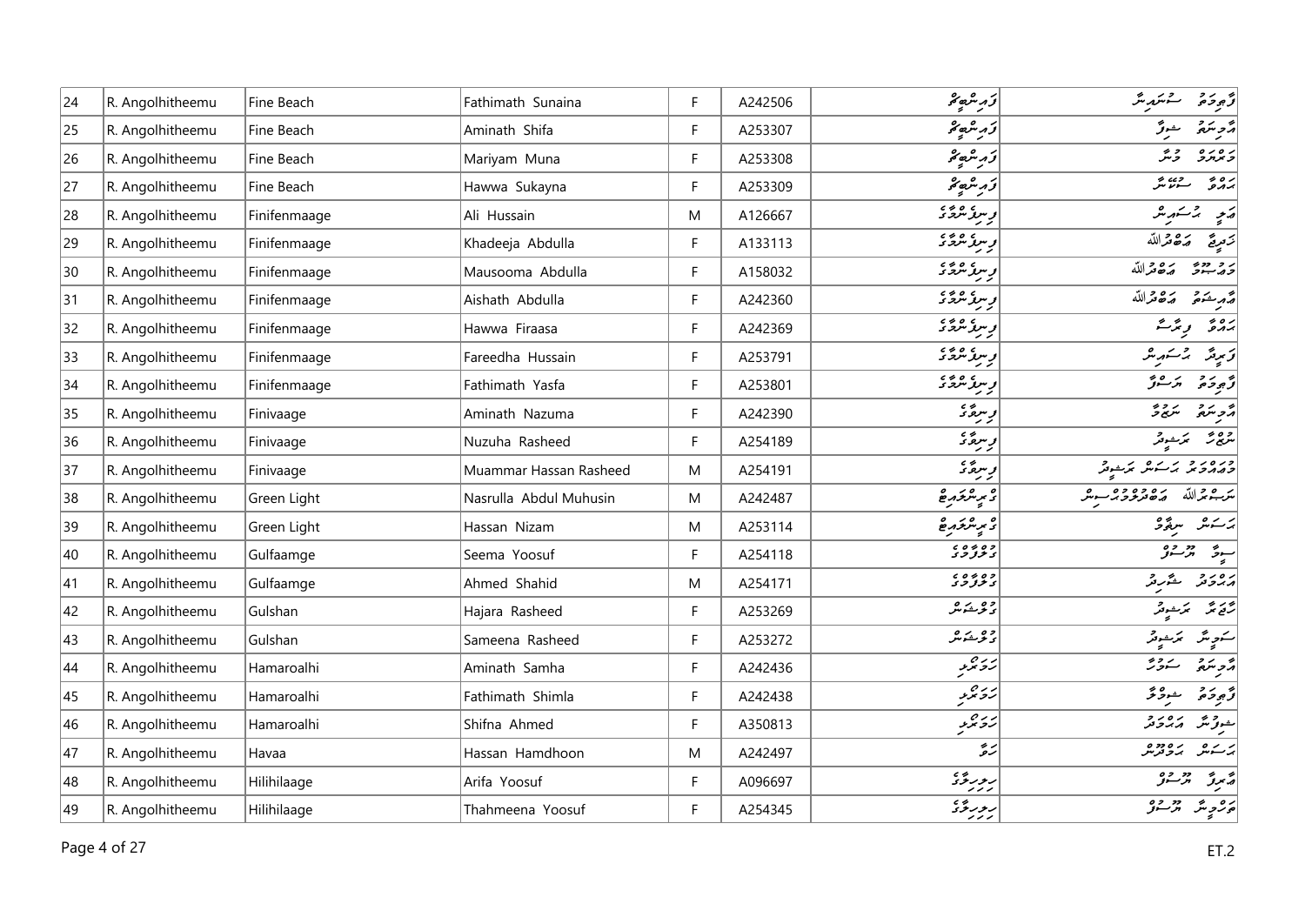| 50 | R. Angolhitheemu | Hithaffinivaage | Mohamed Moosa           | M           | A257647 | ىر <i>ئە</i> شرىر بىرى ئى            | ورەرو دور                                        |
|----|------------------|-----------------|-------------------------|-------------|---------|--------------------------------------|--------------------------------------------------|
| 51 | R. Angolhitheemu | Hithaffinivaage | Khadheeja Moosa         | F           | A257651 | رەڭروپىر <i>ۇ</i> ،                  | زَمِرِيَّ حَ°سَّہُ                               |
| 52 | R. Angolhitheemu | Hudhu Villa     | Mohamed Shaah           | M           | A394951 | 3 مۇھ <sub>و</sub> مۇ                | وره رو دوه                                       |
| 53 | R. Angolhitheemu | Jahaamugurige   | Mohamed Rishwan         | M           | A242464 | ر ۶ و و<br>بح تر <del>و</del> ۶ مرد  | ورەرو برىشۇش                                     |
| 54 | R. Angolhitheemu | Jeezaage        | Mohamed Rasheed Ali     | M           | A080916 | مچ پچ <sup>ي</sup>                   |                                                  |
| 55 | R. Angolhitheemu | Jeezaage        | Thohira Rasheed         | F.          | A158606 | ءِ ج<br>جي پ                         |                                                  |
| 56 | R. Angolhitheemu | Jeezaage        | Aishath Hamdha          | F           | A242381 | ه ۶<br>مح <sup>رم</sup> <sup>5</sup> |                                                  |
| 57 | R. Angolhitheemu | Jeezaage        | Hawwa Ali               | $\mathsf F$ | A254096 | مح پخ <sup>ی</sup>                   | برە ئەپ                                          |
| 58 | R. Angolhitheemu | Jeezaage        | Hajara Ali              | F           | A254100 | فريح تح                              | توريد<br>رقم تثر<br>ەكىر                         |
| 59 | R. Angolhitheemu | Jeezaage        | Aslam Ali               | M           | A254102 | مو پرځ<br>  حو پرځ                   | برعبوه<br>رځمني                                  |
| 60 | R. Angolhitheemu | Jeezaage        | Yoosuf Nadheem          | M           | A254103 | مح پخ <sup>ی</sup>                   | دد و ه<br>در سور                                 |
| 61 | R. Angolhitheemu | Jeezaage        | Fathih Ali              | M           | A351494 | مح پخ <sup>ی</sup>                   | وً مع الأمر                                      |
| 62 | R. Angolhitheemu | Kaneerumaage    | Mujuthaba Hameed        | M           | A161407 | ئەسر پر دى                           | وه ده نه در د                                    |
| 63 | R. Angolhitheemu | Kaneerumaage    | Musthafa Hameed         | M           | A161408 | ر<br>رأ سر پر ژ د                    | ومبوق بروتر                                      |
| 64 | R. Angolhitheemu | Karankaage      | Aminath Visaama         | $\mathsf F$ | A242348 | ر ره و د<br>ما <del>ب</del> رمردا د  | $rac{22}{3^{2}-2^{2}}$                           |
| 65 | R. Angolhitheemu | Kethi           | Nadheema Ali            | F           | A254339 | ء<br>موھ                             | ىئەرچە<br>سىرچە<br>ەكمىي                         |
| 66 | R. Angolhitheemu | Kiyavaage       | Yoosuf Nizam            | M           | A255686 | ر بر پر پر<br>ر                      | لار ده<br>سرچو                                   |
| 67 | R. Angolhitheemu | Manfaa          | Fathmath Sabeena        | F           | A242524 | ىز شرىچە                             | و مر د<br>ترج د م<br>سەھەتىر                     |
| 68 | R. Angolhitheemu | Meenaaz         | Ali Ibrahim             | M           | A157646 | حريثرهم                              | ړې ره ټرو                                        |
| 69 | R. Angolhitheemu | Moonimaage      | Hassan Shareef          | ${\sf M}$   | A253119 | ود پرځ ی<br>د سرچ <sub>ک</sub>       | يَرْسَشْ خَمَيْرِوْ                              |
| 70 | R. Angolhitheemu | Muraka          | Aminath Majidha Ibrahim | $\mathsf F$ | A242511 | ويرز                                 | أأوسم وتحفظ معتمر                                |
| 71 | R. Angolhitheemu | Naseema Manzil  | Gasim Hussain           | M           | A023065 | ىئە پەيزىق قىيدى <del>م</del>        | تخ سوط بر شمر میں                                |
| 72 | R. Angolhitheemu | Naseema Manzil  | Ahmed Qithushan         | ${\sf M}$   | A242488 | ىئەسى <i>ر ئەڭ ش</i> ېر قە           | رەرد تومۇشگىر                                    |
| 73 | R. Angolhitheemu | Naseema Manzil  | Hussain Eeman Gasim     | M           | A248145 | بىز يېزىقى ۋ                         | رىس<br>رىسكىرىنگە بەرگەنگە كۆلسۈم                |
| 74 | R. Angolhitheemu | Naseemee Hiyaa  | Ahmed Hussain           | M           | A148496 | ىئەسىزىرىدىگە<br>ئەمۇرىدى            | رەرو جەمئىر                                      |
| 75 | R. Angolhitheemu | Naseemee Hiyaa  | Mohamed Ahmed           | M           | A161403 | ىئەسىزىرىدىگە<br>ئەسىرىدىن           | ورەر دەرد<br><i>دىد</i> ەردى <sub>ر</sub> مەردىر |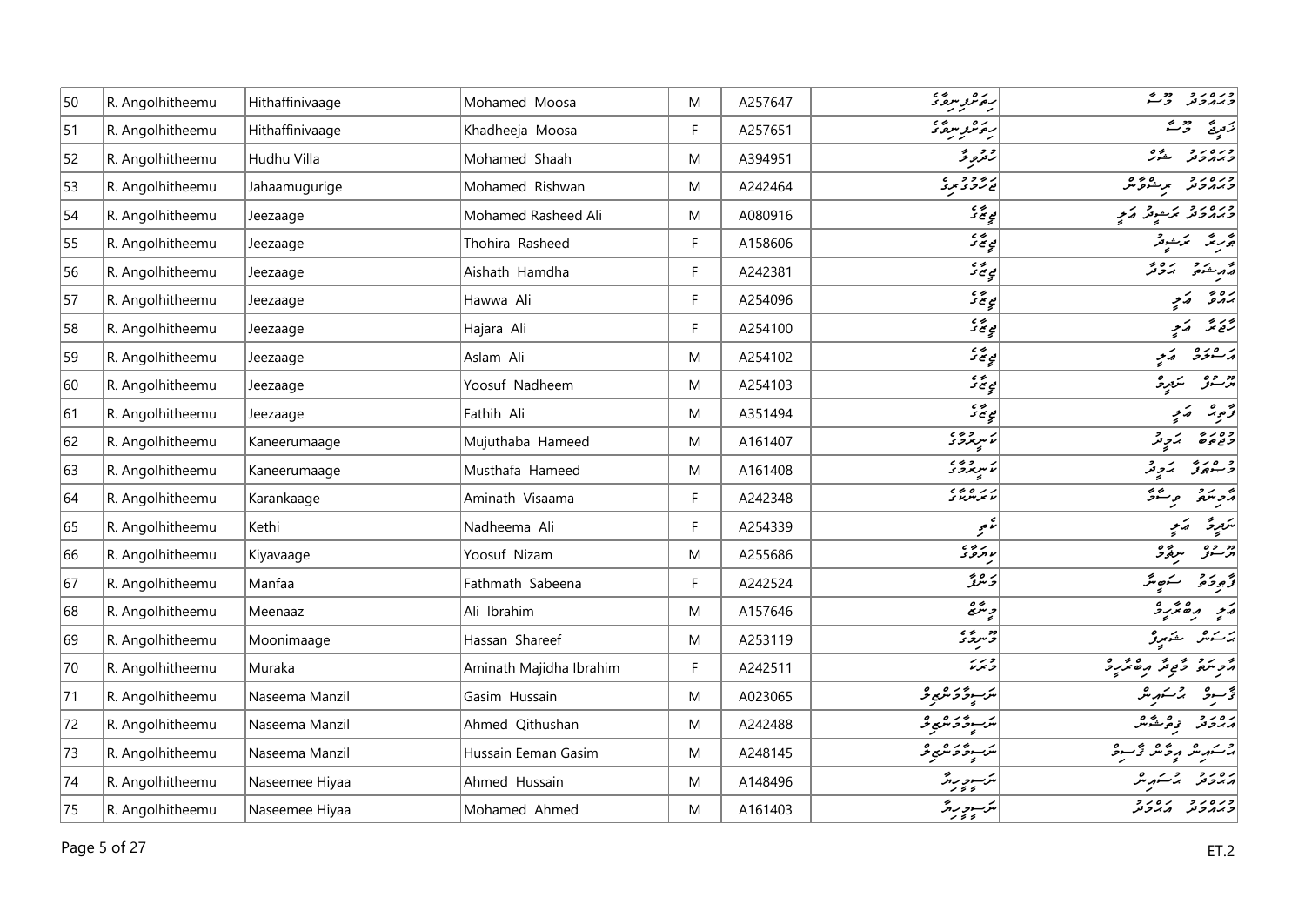| 76           | R. Angolhitheemu | Naseemee Hiyaa     | Aminath Ibrahim     | F         | A253970 | ىئەسىزىرىدۇ.<br>مەسىم ئىسىم    | ە ھەمەر 2<br>بەھەمەر 2<br>أروسي                       |
|--------------|------------------|--------------------|---------------------|-----------|---------|--------------------------------|-------------------------------------------------------|
| 77           | R. Angolhitheemu | Naseemee Villa     | Fareesha Yoosuf     | F         | A147061 | ىئرسوچە بۇ                     | دد به دیز<br> توسيستة                                 |
| 78           | R. Angolhitheemu | Naseemee Villa     | Mareena Yoosuf      | F         | A254460 | ىئەسوچە بۇ                     | ىز بېرىتىر<br>م<br>دد و ه<br>در سور                   |
| 79           | R. Angolhitheemu | Nirolhuge          | Ahmed Ali           | M         | A099196 | پر و د<br>سرپرلو <sub>ک</sub>  | رەرد كەي                                              |
| 80           | R. Angolhitheemu | Raiybageechaage    | Fathimath Sama      | F         | A255775 | <br>  پره ه <sub>مح</sub> په د | ستریح<br>و مرد<br>ترجو حرم                            |
| 81           | R. Angolhitheemu | Shabnameege        | Fathimath Rasheeda  | F         | A256042 | ے ک <i>ے سرح ک</i>             | ۇم ئەھ ئىشىقە                                         |
| 82           | R. Angolhitheemu | Shabnameege        | Riyasa Rasheed      | F         | A404067 | ے ک <i>ے سرح ک</i>             | <br>  بروژ کے   برے وز                                |
| 83           | R. Angolhitheemu | Sosun Villa        | Hassan Moosa        | ${\sf M}$ | A100410 | <u>مەسەبىرى ئ</u>              | ير کے مراج میں ایک ا                                  |
| 84           | R. Angolhitheemu | Sosun Villa        | Ali Riyaz Hasan     | ${\sf M}$ | A242467 | استشفرة                        | أوسم بروزج وكالمرهر                                   |
| 85           | R. Angolhitheemu | Sosun Villa        | Fathimath Gasim     | F         | A256391 | <u>م ئەشرو ئە</u>              | وَجودة وَي                                            |
| 86           | R. Angolhitheemu | Sosun Villa        | Shifa Hassan        | F         | A256401 | استوستقرة                      | ى <u>سىرگە كەسكەنل</u>                                |
| 87           | R. Angolhitheemu | Sosunge            | Rilwan Ahmed        | ${\sf M}$ | A242479 | <u>م ئەيدى ئى</u>              | برجع مدورد                                            |
| 88           | R. Angolhitheemu | Sosunge            | Ali Shafeeq         | ${\sf M}$ | A242481 | <u>مى ئەيدى</u>                |                                                       |
| 89           | R. Angolhitheemu | Sosunweed          | Shahudha Saeed      | F         | A242501 | الشرسقير                       | كاموا الشكورة<br>أماموا الشكورة<br>الشكورندان الشكورة |
| $ 90\rangle$ | R. Angolhitheemu | Vaijeheyge         | Fathimath Risma     | F         | A242395 | ر<br>تو در ج رئ                | $rac{1}{2}$                                           |
| 91           | R. Angolhitheemu | Veenus             | Ali Naveen          | ${\sf M}$ | A242433 | <sub>حو</sub> سرے              | أوسمع يتمع يتمر                                       |
|              | R. Rasgetheemu   |                    |                     |           |         |                                |                                                       |
| 92           | R. Rasgetheemu   | Aafathis           | Ibrahim Ali         | ${\sf M}$ | A001459 | پژومو مشر                      | رەپرىي كېر                                            |
| 93           | R. Rasgetheemu   | Alhivilla ge       | Ahmed Rasheed       | ${\sf M}$ | A000365 | <br> پر یو یو تو ی             |                                                       |
| 94           | R. Rasgetheemu   | Alhivilla ge       | Saeeda Abdul Hakeem | F         | A146440 | <br>  مرعوقری                  | רס כס ג'ון כ<br>سکوپەتگر                              |
| 95           | R. Rasgetheemu   | Aman               | Mohamed Anas        | ${\sf M}$ | A388697 | برىر ھ                         | و ر ە ر و<br><i>و بر</i> پر تر                        |
| 96           | R. Rasgetheemu   | Aman               | Ibrahim Anoos       | M         | A388700 | برىر ھ                         | برجزعه<br>ەر ھەئرىر 2<br>ر                            |
| 97           | R. Rasgetheemu   | Arromaa            | Mariyam Shahama     | F         | A289189 | ء ۾ ءِ<br> م بريز              | ر ه ر ه<br><del>د</del> بربرو<br>شەرىج                |
| 98           | R. Rasgetheemu   | <b>Arrow Villa</b> | Ahmed Faiz          | ${\sf M}$ | A130440 | لمرعر ومحر                     | تۇ مەتج<br>بروژ تر                                    |
| 99           | R. Rasgetheemu   | <b>Arrow Villa</b> | Aminath Siyada      | F         | A240064 | لمرتجر قر                      | ومحر سنرقد                                            |
| 100          | R. Rasgetheemu   | Asareege           | Ahmed Afraah        | ${\sf M}$ | A147299 | ېر کے پی <sub>و</sub> ی<br>په  | גם גם גם בם<br>הגבה הציגה                             |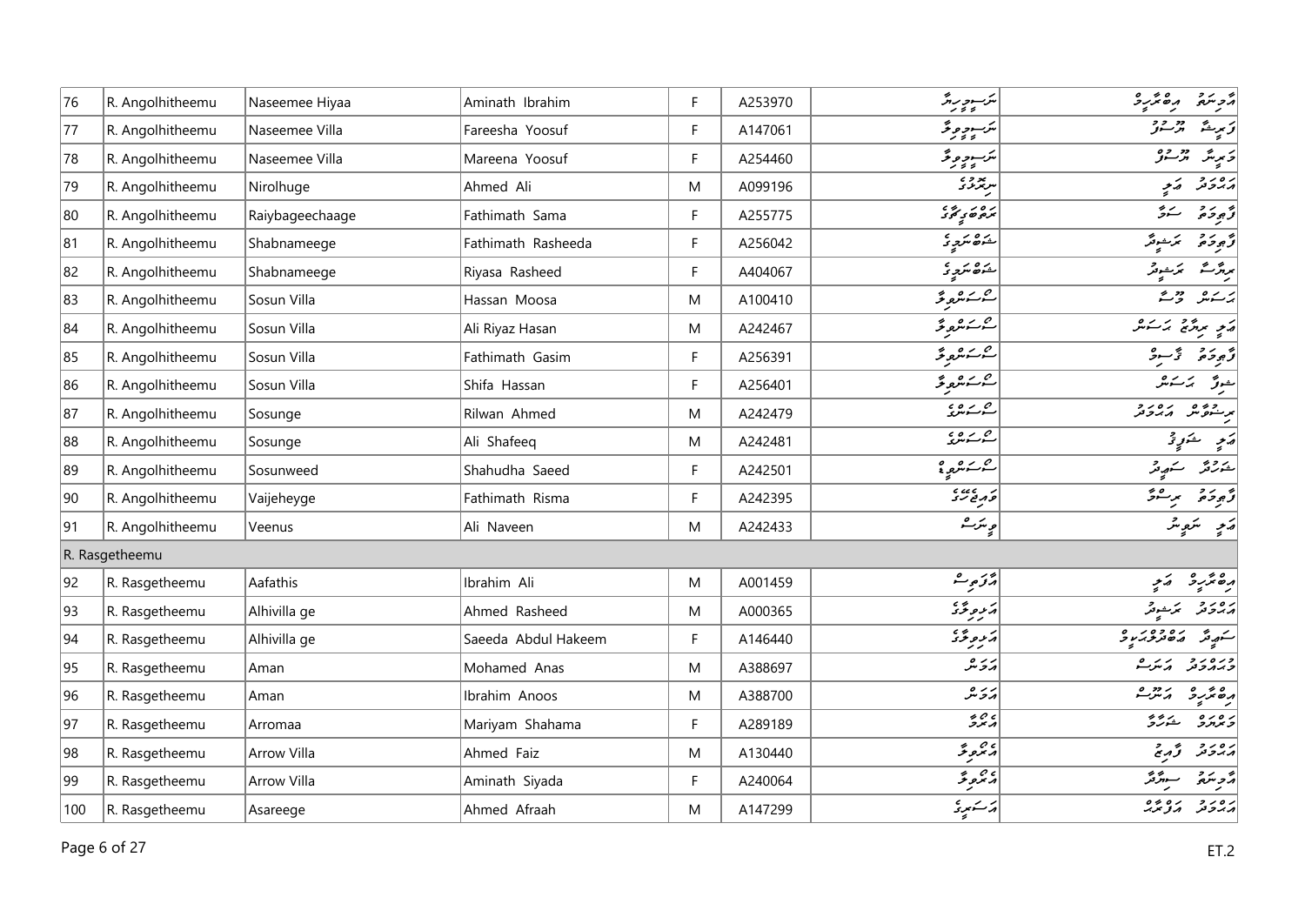| 101 | R. Rasgetheemu | Asareege           | Fathimath Madheeha       | F           | A239468 | ېز سەئىي <sub>د</sub> ى<br>ئ                                  | و و د و درگ                                             |
|-----|----------------|--------------------|--------------------------|-------------|---------|---------------------------------------------------------------|---------------------------------------------------------|
| 102 | R. Rasgetheemu | Asareege           | Ulfa Aboobakuru          | F           | A239469 | ېز س <sup>ت</sup> ومبر <sup>ي</sup>                           | لروء<br>77/77/                                          |
| 103 | R. Rasgetheemu | Asurumage          | Ahmed Ishan              | M           | A114650 | ر د د و و و<br>پرستوبو د                                      | أرەر دېم مەشكى                                          |
| 104 | R. Rasgetheemu | Bageechaage        | Rugiyya Shifana Mahamood | F           | A238820 | ے پر پڑے<br>                                                  | و وه شور ده دود و<br>مرد مگر شور کرد و بر               |
| 105 | R. Rasgetheemu | Bageechaage        | Aminath Zumra            | F           | A238822 | <br>  ته پر گري                                               | أأروسكم بمحتر                                           |
| 106 | R. Rasgetheemu | Bageechaage        | Ahmed Misbah             | M           | A239213 | ر په دي.<br>په نړۍ                                            | بر ه بر د<br>م.پر <del>د</del> تر<br>وجهض               |
| 107 | R. Rasgetheemu | Bageechaage        | Fathimath Nasha          | F           | A239214 | ر دي.<br>ه د گرد                                              | وَّأُمُّ حَرَمٌ مَرَسَّمٌ                               |
| 108 | R. Rasgetheemu | <b>Blue Heaven</b> | Aminath Shahula          | F           | A240086 | ه دد ، ر ه<br><i>ه ور و</i> س                                 |                                                         |
| 109 | R. Rasgetheemu | Chaman             | Ali Jailam               | M           | A242021 | ىمەترىش                                                       |                                                         |
| 110 | R. Rasgetheemu | Chanbeyleege       | Yoosuf Fulhu             | M           | A039195 | كأسكة وكا                                                     | دد به دو د<br>مرسور د د                                 |
| 111 | R. Rasgetheemu | Chanbeyleege       | Ali Ahmed                | M           | A132233 | كأسكة وكا                                                     | أە ئەرەرد                                               |
| 112 | R. Rasgetheemu | Chanbeyleege       | Hawwa Yoosuf Fulhu       | F           | A158596 | كوس تقوي                                                      | بره به دو وه و و<br>بردري اور سوتونو لمر                |
| 113 | R. Rasgetheemu | Chanbeyleege       | Aminath Sudha            | $\mathsf F$ | A239458 | كوسكة وء                                                      | ړې سره د سرور                                           |
| 114 | R. Rasgetheemu | Chanbeyleege       | Mohamed Aman Abdul Wahid | M           | A389322 | كوستقرير                                                      | כנסנכ נשם נסכם ש<br>כמהכת הכית השתיפתית                 |
| 115 | R. Rasgetheemu | Chanbeyleege       | Aishath Leena Ahmed      | F           | A389327 | ى<br>كۆس <sub>تە ت</sub> ور                                   | م مستوفر بالمراكب المركب والمراكب                       |
| 116 | R. Rasgetheemu | Chanbeyleege       | Mariyam Nina Ahmed       | F           | A403837 | كوسكة وتح                                                     | ر وره سرگر مرد و<br>د بر گرفته مرکز د                   |
| 117 | R. Rasgetheemu | Cuba               | Abdulla Shifau Mohamed   | M           | A041865 | $\overset{\circ}{\mathscr{E}}\overset{\circ}{\mathscr{N}}\nu$ | رە داللە خوگە دىرەرد                                    |
| 118 | R. Rasgetheemu | Cuba               | Hussain Solah            | M           | A131057 | ىدرى                                                          | چە سەر سىدى.<br>مەربىر                                  |
| 119 | R. Rasgetheemu | Cuba               | Ahmed Nashid             | M           | A239294 | $\overset{\circ}{\mathscr{E}}\overset{\circ}{\mathscr{N}}\nu$ | رەرد شەدر<br>مەردىر شەدر                                |
| 120 | R. Rasgetheemu | Daisymaage         | Hawwa Zifleen            | F           | A241985 | ر<br>پانگ پی تر <sub>ک</sub>                                  | برەۋ بىر ۋېر                                            |
| 121 | R. Rasgetheemu | Daisymaage         | Rugiyya Simadha          | $\mathsf F$ | A241987 | ر<br>پانا سچ پر <sub>ک</sub>                                  | مرتور پر سوچر                                           |
| 122 | R. Rasgetheemu | Dhaganduthalhaage  | Aishath Niyasa           | $\mathsf F$ | A238447 | ر ر په د د په<br>تر کسره کار ک                                | أقرم شكوته المسترك                                      |
| 123 | R. Rasgetheemu | Dhaganduthalhaage  | Mariyam Hudha            | E           | A241916 | ر ر په د د په<br>تر کسره کلونو ک                              | ر ہ رہ ۔<br>تر <i>بر</i> برڈ کرگر                       |
| 124 | R. Rasgetheemu | Dhilshaadhuge      | Farhaad Abdul Rahman     | M           | A041829 | ترنو شگ <sup>و</sup> تر <sup>2</sup>                          | ر ه وه ر ه د ه<br>پره تربر برر تر س<br>ۇ ئرگەتر         |
| 125 | R. Rasgetheemu | Dhilshaadhuge      | Ahmed Athoof             | M           | A372409 | و ه ه <sup>و و</sup> ۶                                        | بر 2 پر ج<br>مربر <del>5</del> فر<br>ر دو د<br>در جو تر |
| 126 | R. Rasgetheemu | Dhoadhil           | Wafiyya Abdulla          | $\mathsf F$ | A152235 | قرمرى                                                         | عروشر مكافي الله                                        |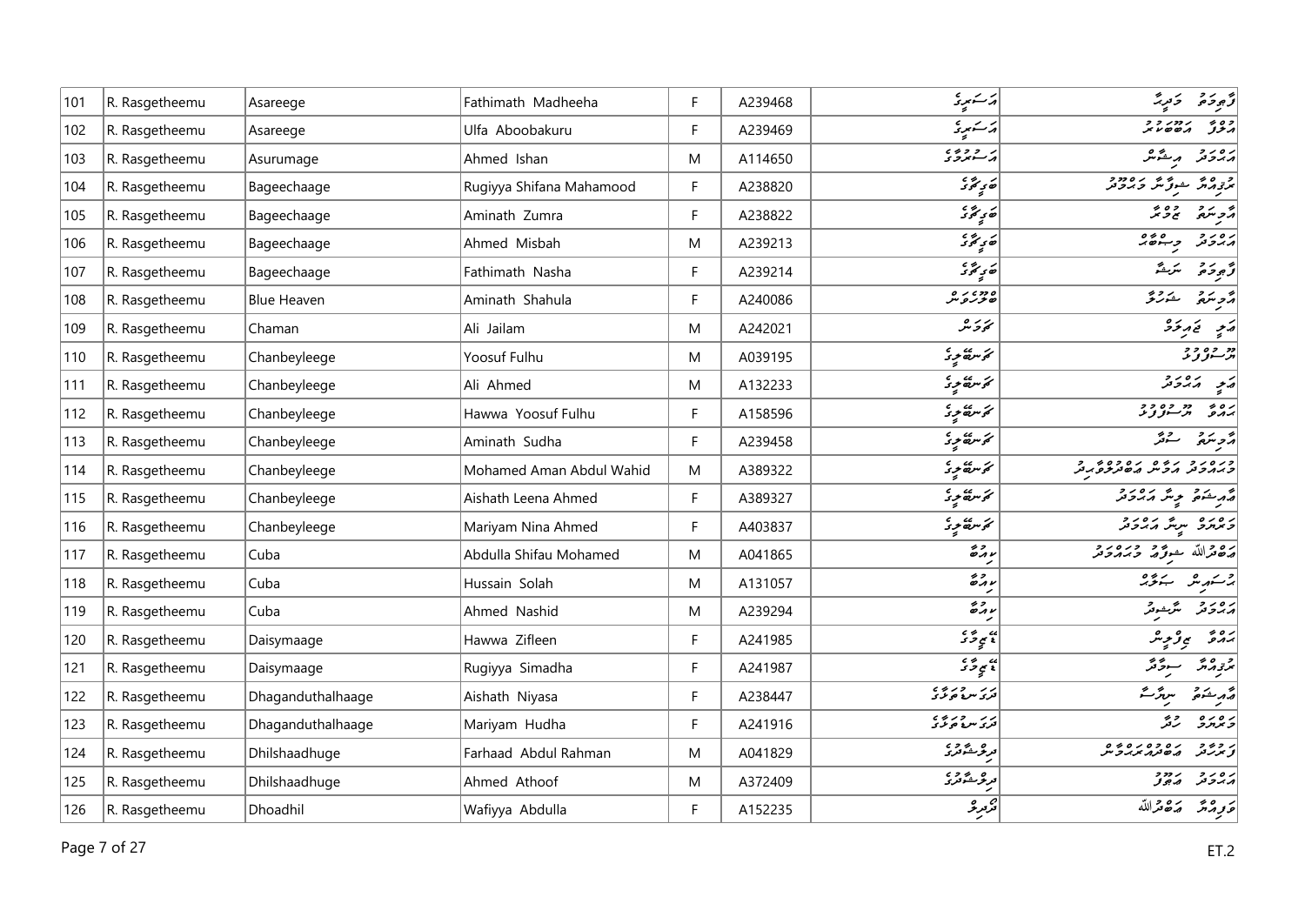| 127 | R. Rasgetheemu | Dhoadhil       | Fathimath Hassan     | F           | A240036 | ە<br>ترىرى <sup>3</sup>                      | قوم من من                                                      |
|-----|----------------|----------------|----------------------|-------------|---------|----------------------------------------------|----------------------------------------------------------------|
| 128 | R. Rasgetheemu | Dhoadhil       | Aminath Nasheedha    | F           | A240039 | قرمرى                                        | أأأدح مكرة المستكر والأراد                                     |
| 129 | R. Rasgetheemu | Dhoadhil       | Zuha Abdulla Moosa   | $\mathsf F$ | A242079 | قرمرى                                        | ج محر محدد الله حق                                             |
| 130 | R. Rasgetheemu | Dhongethimaage | Mohamed Faisal       | M           | A122010 | بر<br>قرسر گوچر                              | ورەرو زەب ك                                                    |
| 131 | R. Rasgetheemu | Dhullisaage    | Ahmed Abdul Rahman   | M           | A012322 | قرۇ موسىمى<br>قىرە م                         | ر ه وه ر ه د ه<br>پره تربر <i>بربر 5</i> س                     |
| 132 | R. Rasgetheemu | Dhullisaage    | Mohamed Abdul Rahman | M           | A050217 | وه <sub>مر</sub> ور محمد کار<br>مرد مر       | ر ه د ه د ه د ه<br>پره تر پر تر تر<br>و ره ر و<br>د بر د تر تر |
| 133 | R. Rasgetheemu | Dhullisaage    | Aishath Rifga        | F           | A239202 | وه د مرگړي<br>مربر مرگ                       | د از شکوه مرکز تر                                              |
| 134 | R. Rasgetheemu | Dhullisaage    | Mohamed Shahbaan     | M           | A239203 | وه پر پرې<br>مر <sub>م</sub> ر پر            | شەرج ش<br>و رە ر د<br><i>د بر</i> گرىر                         |
| 135 | R. Rasgetheemu | Dhullisaage    | Aminath Muzna        | F           | A239204 | وه <sub>مر</sub> گريم                        | أثربر مرد<br>ح می مگر                                          |
| 136 | R. Rasgetheemu | Dhullisaage    | Fathimath Shifra     | F           | A239205 | وه د مرگز<br>مرد د سگو                       | ژ <sub>ېوخ</sub> و <sub>شو</sub> ژبر                           |
| 137 | R. Rasgetheemu | Dhullisaage    | Aminath Virshaa      | F           | A380990 | وه <sub>مر</sub> پر محمد                     | أرجاسهم وترثأ                                                  |
| 138 | R. Rasgetheemu | Fathangumaage  | Abdul Hakeem Ibrahim | M           | A035922 | ر ر د و د ،<br><mark>ز</mark> بر رو د د      | دە ئەرى<br>ره وه ر<br>په څرمربر د                              |
| 139 | R. Rasgetheemu | Fathangumaage  | Fathimath Sheeza     | F           | A238878 | ر ر د ده ،<br>زه سد ژ د                      | وٌجوحَهُ شبِعٌ                                                 |
| 140 | R. Rasgetheemu | Fathangumaage  | Ahmed Shuaib         | M           | A363402 | ر ر د ده د<br>زه سد ژ د                      | ر ه ر د<br>پر ژونر<br>$5.2 - 7.7$                              |
| 141 | R. Rasgetheemu | Feeroazge      | Fathimath Shimla     | F           | A077170 | و چې د ،<br>پ <sub>ړ</sub> ندې د             | ۇپروڭ ئىروگ                                                    |
| 142 | R. Rasgetheemu | Feeroazge      | Abdul Hadhee Hassan  | M           | A239256 | ه ۵ ۵ و <sup>ء</sup><br>و مربع د             | رە دەپر ئەسكىر                                                 |
| 143 | R. Rasgetheemu | Feeroazge      | Mohamed Fawaaz       | M           | A239261 | و ۵ ۵ و <sup>ء</sup><br>پ <sub>و</sub> ټرې د | وره روه دره<br>وبرمرونر نوعر                                   |
| 144 | R. Rasgetheemu | Fehivinamaage  | Hawwa Ismail         | F           | A238880 | نې<br>لوره مرد د                             | برە ئەستەھ ئو                                                  |
| 145 | R. Rasgetheemu | Fehivinamaage  | Fathimath Lulua      | F           | A333756 | أوره يزوي                                    | وددير<br>ۇ بۇ جۇ ج                                             |
| 146 | R. Rasgetheemu | Fesko          | Ali Jaleel           | ${\sf M}$   | A077175 | ۇپ                                           | ړې د کارو                                                      |
| 147 | R. Rasgetheemu | Feyrumaage     | Asma Ali             | $\mathsf F$ | A148763 | در و در د<br>تو بور <del>ت</del> ر و         | أربعتي أربحي                                                   |
| 148 | R. Rasgetheemu | Finiroalhi     | Mohamed Ahmed        | M           | A243692 | وسرچر                                        | כנסנכ נסנכ<br>כגמכנ הגבנג                                      |
| 149 | R. Rasgetheemu | Finivaage      | Mariyam Nazima       | F           | A124835 | وسرچ                                         | ر ه ر ه<br>سَّرْهُ رَّ                                         |
| 150 | R. Rasgetheemu | Fithuroanuge   | Mohamed Latheef      | M           | A022146 | وه وه وه                                     | و ره ر و<br><i>و ټ</i> رگر تر<br>ځږوژ                          |
| 151 | R. Rasgetheemu | Fithuroanuge   | Yoosuf Naseem        | M           | A238029 | وه وه<br>د وړين                              | دو و ه<br>در سور<br>ىئرسەۋ                                     |
| 152 | R. Rasgetheemu | Fithuroanuge   | Ali Shafeeg          | M           | A238031 | وه وه<br>د و نرمر                            | أركمني المستكورة                                               |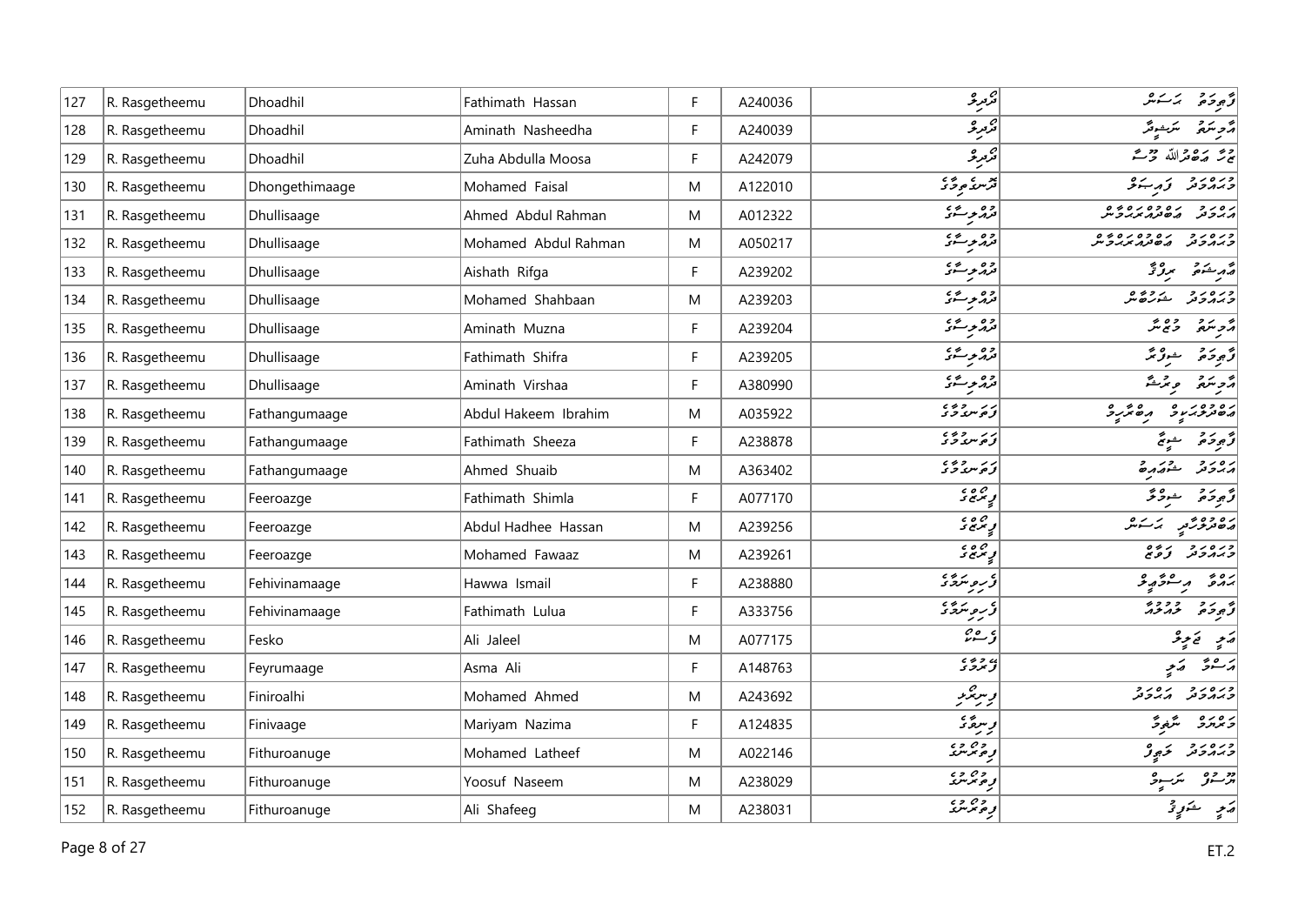| 153 | R. Rasgetheemu | Fiyaathoshige   | Ali Naeem               | M  | A064728 | و پژ <sub>یخ مر</sub> با<br>گر پژی | سكەچە<br>ړې<br>په                                                                   |
|-----|----------------|-----------------|-------------------------|----|---------|------------------------------------|-------------------------------------------------------------------------------------|
| 154 | R. Rasgetheemu | Fiyaathoshige   | Haseena Umar            | F. | A088083 | و پھر ہ<br>پر مربوری               | ر<br>رسامگر اور در                                                                  |
| 155 | R. Rasgetheemu | Fiyaathoshiqe   | Aminath Kausar Umar Ali | F. | A154632 | و پژ <sub>یخ مر</sub> بح           | הכיתם והפני כניב הב                                                                 |
| 156 | R. Rasgetheemu | Flora           | Hawwa Shathira          | F  | A054475 | اوم پڑ                             |                                                                                     |
| 157 | R. Rasgetheemu | Funamaage       | Ali Hussain             | M  | A007169 | و ر د د<br>توسرچ د                 | أوسم بالمستمريكر                                                                    |
| 158 | R. Rasgetheemu | Gulaabeege      | Hawwa Zahira            | F  | A067957 | د و ه<br>د ژه د                    | $\stackrel{2}{\sim}$ $\stackrel{2}{\sim}$ $\stackrel{2}{\sim}$ $\stackrel{2}{\sim}$ |
| 159 | R. Rasgetheemu | Gulaabeege      | Latheefa Ahmed          | F  | A097154 | و و هو ء<br>  د څرچ د              |                                                                                     |
| 160 | R. Rasgetheemu | Gulaabeege      | Ahmed Azzam             | M  | A101059 | د و ه<br>د گره د                   | بر ٥ پر و<br>مربر <del>و</del> تر<br>5201                                           |
| 161 | R. Rasgetheemu | Gulaabeege      | Aminath Azlifa          | F  | A120297 | د څه د                             | أرمز<br>پر ج موتر                                                                   |
| 162 | R. Rasgetheemu | Gulaabeege      | Aroosha Ali             | F  | A238764 | د و ه<br>د ژه د                    | پر دو په<br>د تنر شگ<br>ەكمىيە                                                      |
| 163 | R. Rasgetheemu | Guldhamge       | Ahmed Haanim            | M  | A238392 | و ه ر ه ،<br>د نوترو د             | ترسره<br>بر ه بر د<br>م <i>ر</i> بر <del>د</del> ر                                  |
| 164 | R. Rasgetheemu | Guldhamge       | Mariyam Haulaa          | F  | A238395 | و ه ر ه ،<br>د نوترو د             | بروبو<br>ر ه ر ه<br><del>د</del> بربرگر                                             |
| 165 | R. Rasgetheemu | Guldhamge       | Ali Khadhim             | M  | A241909 | و ه ر ه ،<br>د نوترو د             | پَه په په په پ                                                                      |
| 166 | R. Rasgetheemu | Gulisthaanuge   | Hassan Muarn            | M  | A238714 | د پرېشمورۍ<br>  د پرېشمورۍ         | ير کے شہر اور اس                                                                    |
| 167 | R. Rasgetheemu | Havaanaa        | Aishath Nahula          | F  | A064754 | ىر ئەمە<br>سىرىگە                  | وكرم شكوم المتركز                                                                   |
| 168 | R. Rasgetheemu | Haveeree Manzil | Ahmed Hassan Manik      | M  | A044439 | ئەمەيە ئەمىي قى                    | גם גם גם הפריינים                                                                   |
| 169 | R. Rasgetheemu | Haveeree Villa  | Mohamed Waheed          | M  | A078079 | ر<br>ئوپېرو م <sup>و</sup>         | وره رو در و                                                                         |
| 170 | R. Rasgetheemu | Haveeree Villa  | Ummu Salma Ali          | F. | A151712 | ر <sub>َءِ موءِ مَرَّ</sub>        | دەد رەپ كەير                                                                        |
| 171 | R. Rasgetheemu | Hithahfinivaage | Fathimath Adam          | F. | A239314 | رەڭروپىر <i>ە</i> ئ                | أقهوم والمحده                                                                       |
| 172 | R. Rasgetheemu | Hudhuveli       | Mohamed Hassan Fulhu    | M  | A037102 | روء پر                             | وره رو در بر دوو<br><i>وبروونو بر س</i> ور                                          |
| 173 | R. Rasgetheemu | Hudhuveli       | Ramiza Sulaiman         | F  | A239500 | روء پر                             | برولج سنخبر وممر                                                                    |
| 174 | R. Rasgetheemu | Hudhuveli       | Ahmed Hassan Fulhu      | M  | A239502 | ژنوعر                              | رەرد بەسەردد                                                                        |
| 175 | R. Rasgetheemu | Hudhuveli       | Hussain Hassan Fulhu    | M  | A239506 | و و ه<br>  رتىرە م                 | چە سەمەھرىمى بەر سەھرىمى                                                            |
| 176 | R. Rasgetheemu | Hudhuveli       | Fathimath Huyam Hassan  | F  | A239509 | و و ،<br>رتوغ م                    | و در دوه در ده                                                                      |
| 177 | R. Rasgetheemu | Hudhuveli       | Mohamed Aiman           | M  | A239512 | روء پر                             |                                                                                     |
| 178 | R. Rasgetheemu | Huvaas          | Ahmed Naeem             | M  | A043468 | ر پۇ ب                             | أرەر ئەرۋە ئىر                                                                      |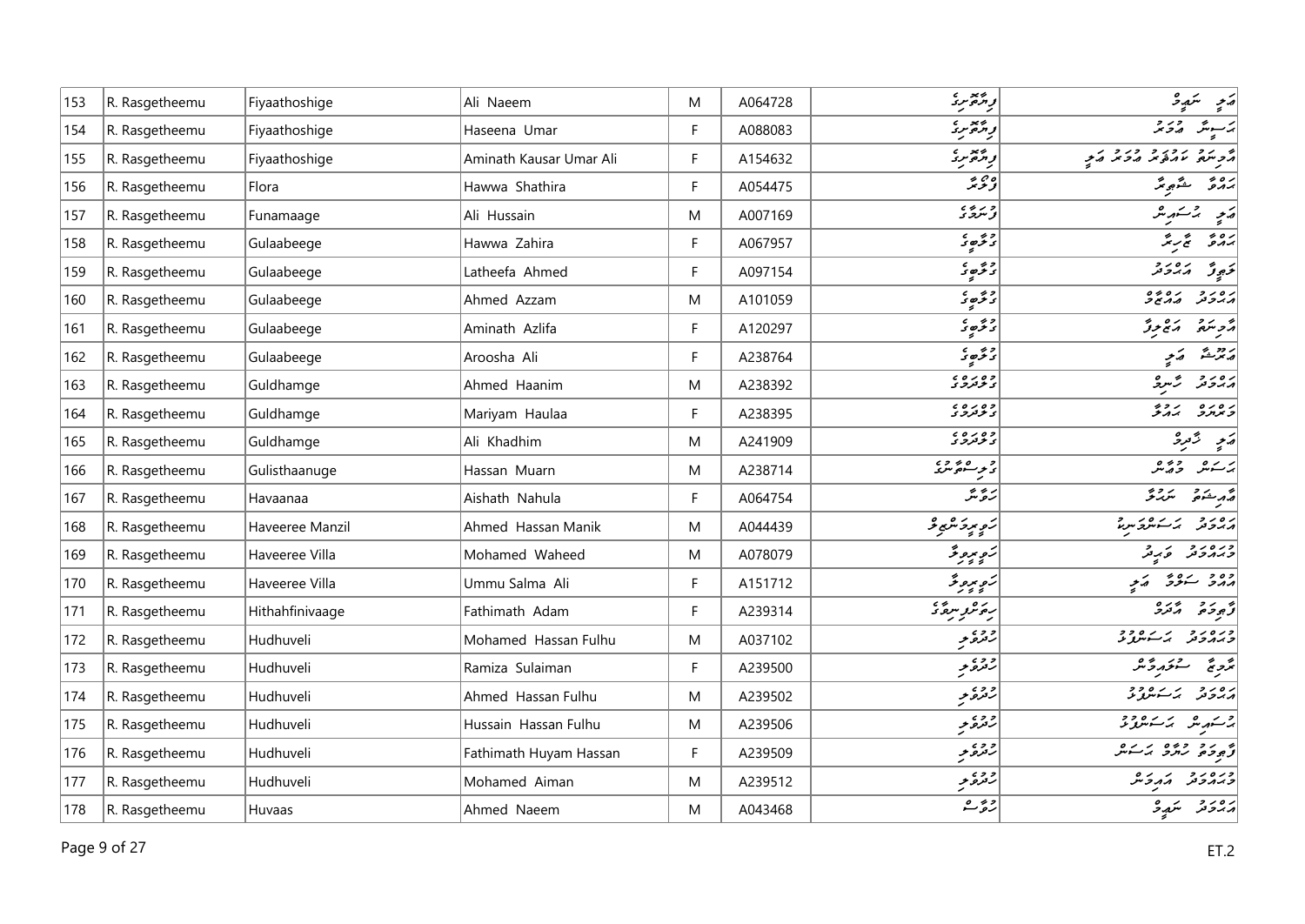| 179 | R. Rasgetheemu | Huvaas              | Khalida Adam          | F  | A238535 | ر پۇ ھ                                      | رَّحِيَّرَ الْمُعَرَّدُ                        |
|-----|----------------|---------------------|-----------------------|----|---------|---------------------------------------------|------------------------------------------------|
| 180 | R. Rasgetheemu | Huvaas              | Mariyam Minha Ahmed   | F. | A242045 | ر پۇ شە                                     | נ סנס - ספי נסנד<br>בינו <i>ת ב</i> ינג' ג'יבע |
| 181 | R. Rasgetheemu | Huvaas              | Fathimath Lamha Ahmed | F. | A333567 | حە ئەھمە                                    | و دو ره دره در د                               |
| 182 | R. Rasgetheemu | Huvandhumaage       | Mohamed Rasheed       | M  | A111104 | و ر په و ده پر<br>رن سربرو د                | ورەرو كەشەتر                                   |
| 183 | R. Rasgetheemu | Irumatheege         | Ayoob Ali             | M  | A084638 | پر ټر ځرمو ځ<br>                            | ג ם בבם<br>ההתיים<br>ەتىر                      |
| 184 | R. Rasgetheemu | <b>Island House</b> | Ali Waheed            | M  | A239706 | ىر مۇسى ئەرمىيە<br>مەمرىسى ئىم              | أەسمج الحاسر و                                 |
| 185 | R. Rasgetheemu | <b>Island House</b> | Mariyam Afeefa        | F  | A239710 | ىر بە ھەر جەم 2                             | ر ه ر ه<br>ەردۇ                                |
| 186 | R. Rasgetheemu | Javaahirumaage      | Zubaida Moosa         | F  | A238322 | ر څر برڅ د<br>  نو ځر برڅ د                 | ديسته<br>ور<br>مح ھەرقە                        |
| 187 | R. Rasgetheemu | Javaahirumaage      | Fathimath Nihama      | F  | A238332 | ئەڭرىر ئەي                                  | و مر د<br>تر مور می<br>سربر                    |
| 188 | R. Rasgetheemu | Javaahirumaage      | Mariyam Neema         | F. | A238336 | ریم رچ وي<br>  بع ځو سرچ د                  | ر ه ر ه<br><del>و</del> بربرو<br>سرچ           |
| 189 | R. Rasgetheemu | Javaahirumaage      | Abdulla Saah          | M  | A238343 | پر څر پر چري                                | رمعيمته<br>بر25 اللّه                          |
| 190 | R. Rasgetheemu | Javaahirumaage      | Aminath Neera         | F  | A238346 | پر څر پر چري<br>  پر ځر پر چر <sub>چر</sub> | سرچر<br>أرمر وسرة                              |
| 191 | R. Rasgetheemu | Javaahirumaage      | Hussain Shahil        | M  | A241902 | پر څر پر چري<br>  مح کمر پر چر <sub>چ</sub> | چەسىر بىر ئىشىربۇ                              |
| 192 | R. Rasgetheemu | Jeeza               | Ali Ahmed             | M  | A080286 | يم مج<br>حي                                 | أقدم المردور                                   |
| 193 | R. Rasgetheemu | Jeeza               | Aishath Shehenaz      | F  | A099353 | ي <sub>ج</sub> ججّ                          | مەر ئىسىم ئىسىمى ئىسىم<br>مەر شىر ئىس          |
| 194 | R. Rasgetheemu | Jeeza               | Sofiyya Hussain       | F. | A240087 | ي<br>محي                                    | سكوره محر محر شكر مثر                          |
| 195 | R. Rasgetheemu | Jeeza               | Fathimath Hasna       | F. | A240090 | م<br>مح                                     | ۋە ئەم ئەسىر                                   |
| 196 | R. Rasgetheemu | Jeeza               | Ismail Zariyand       | M  | A240092 | مح محّ                                      | وكوحم وفي تم مركز مرقر                         |
| 197 | R. Rasgetheemu | Jeymuge             | Zareena Abdul Rahman  | F  | A038485 | ر د د د د کا<br>  قع نژ ک                   | ره وه ره ده<br>په ه تر پر بر رس<br>ئے میریٹر   |
| 198 | R. Rasgetheemu | Kaneeruhiyaa        | Fathimath Mizuna      | F  | A242084 | مَاسِيعْرَ سِرْدَّ                          | ۇي <sub>م</sub> ودۇ <sub>جا</sub> چىگە         |
| 199 | R. Rasgetheemu | Karanfooge          | Azeeza Ahmed          | F  | A042560 | ر ر ۲۵۵<br>را بر مرو د                      | ړې پره ده                                      |
| 200 | R. Rasgetheemu | Kashimaage          | Aminath Eama Ibrahim  | F  | A242028 | ر<br>ئەبرىرى                                | הבית הב הפיתיב                                 |
| 201 | R. Rasgetheemu | Kashimaage          | Mohamed Eemaan        | M  | A242030 | ر<br>ماسرچۍ                                 | ورەرو رۇپر                                     |
| 202 | R. Rasgetheemu | Kenereege           | Mohamed Ahmed         | M  | A035931 | ى ئىرىرى<br>ما مىرىپرى                      | כנסנכ נסנכ<br>כגמכ <mark>נג ה</mark> גכנג      |
| 203 | R. Rasgetheemu | Kenereege           | Habeeba Hussain       | F. | A239209 | ع مثر پر <sup>ج</sup>                       | برَهة برسكربر                                  |
| 204 | R. Rasgetheemu | Kudhehige           | Fathimath Waheeda     | F  | A077651 | د ۽<br>مافرسري                              | توجوجهم الحاباني                               |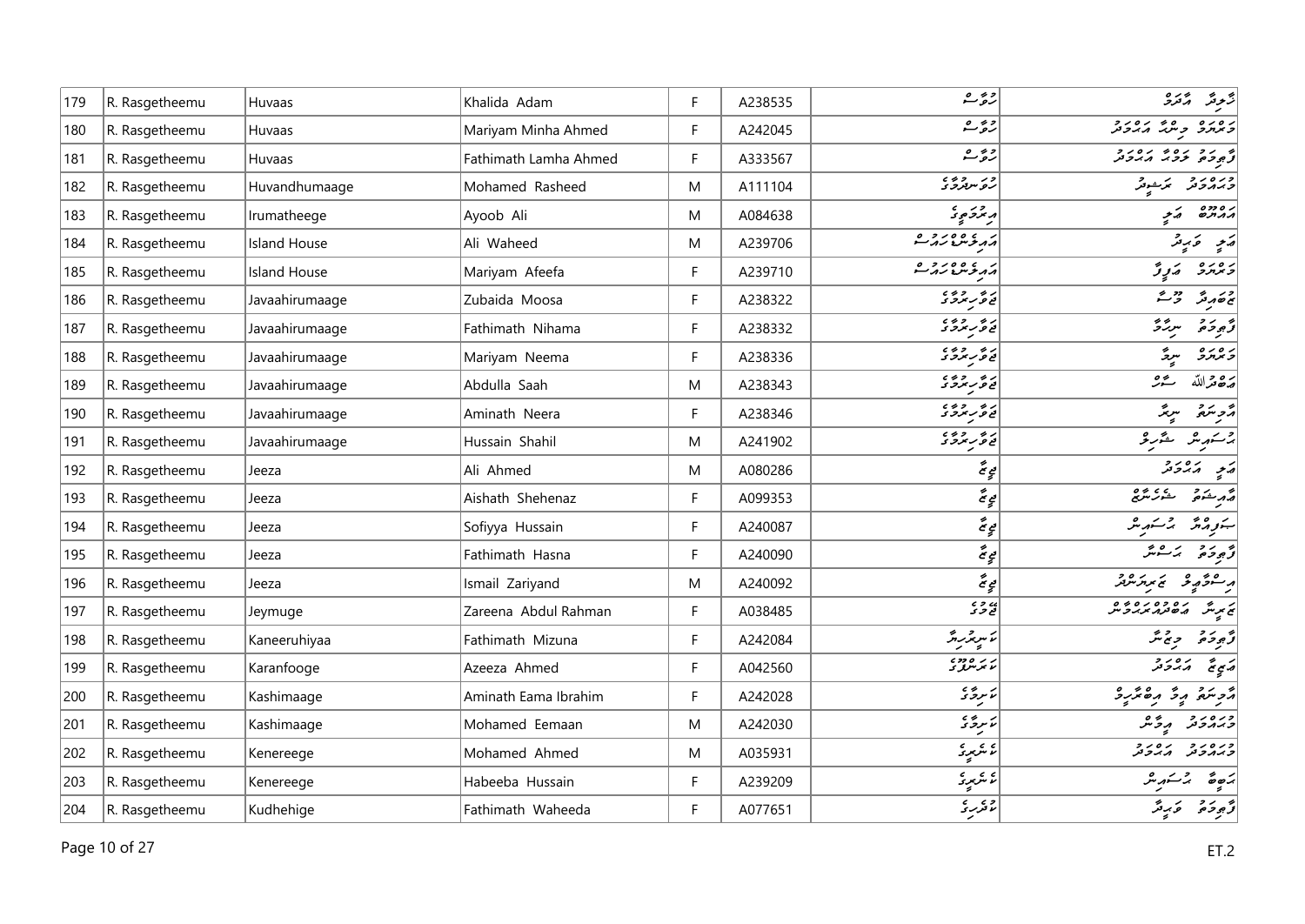| 205 | R. Rasgetheemu | Kudhehige       | Adam Rasheed        | M         | A238425 | ئەقدىرى<br>                                              | أرتره كرشونر                                 |
|-----|----------------|-----------------|---------------------|-----------|---------|----------------------------------------------------------|----------------------------------------------|
| 206 | R. Rasgetheemu | Kudhiraiymaage  | Fathimath Shaheedha | F.        | A128022 | د دره و ،<br>مامربرج ژ                                   | أوٌجوحَمَّ شَدَرِتَرُ                        |
| 207 | R. Rasgetheemu | Lilyge          | Mohamed Naeem       | M         | A052673 | موموتى<br>مرىچە                                          | ورەرو سەر                                    |
| 208 | R. Rasgetheemu | Lilyge          | Zeena Abdul Rahman  | F.        | A144327 | موموتى                                                   | ى ئەرەبەرە بەر<br>ئېش مەھىرمە <i>بەر 5 س</i> |
| 209 | R. Rasgetheemu | Maizaandhoshuge | Mohamed Nishan      | M         | A077990 | ئەرىج مەيد د ،<br>  ئەرىج مىرتىرىرى                      | ورەرو سەمگەر                                 |
| 210 | R. Rasgetheemu | Maizaandhoshuge | Shakeela Ali        | F         | A121050 | ر په ۱۶۵۵ و <sup>ی</sup><br>تر د مخ سرفر مر <sub>ک</sub> | لمنكبو فلتحرج أيرمح                          |
| 211 | R. Rasgetheemu | Maizaandhoshuge | Fathimath Hushana   | F         | A147941 | ىر پە ھېچەدى<br>جەمەتتى سرقىرىرى                         | ۇ بەر ئەشكە                                  |
| 212 | R. Rasgetheemu | Maizaandhoshuge | Ahmed Ahusan Moosa  | ${\sf M}$ | A241974 | ئەر ئ <sup>ە</sup> مەيدىرى<br>خىر ئى مىرتىرىرى           | ره رو بره مربع و دو م                        |
| 213 | R. Rasgetheemu | Malmalge        | Aminath Mahamood    | F         | A101829 | ر ه ر ه ،<br><del>ر ژر</del> ژ                           | ړې شه د د د د                                |
| 214 | R. Rasgetheemu | Marine Villa    | Ahmed Hussain       | M         | A048814 | <sup>ء</sup> مریٹر <sub>مو</sub> محر                     | رەرد جەكتەش                                  |
| 215 | R. Rasgetheemu | Marine Villa    | Fathimath Shifaza   | F.        | A138995 | ۇ برى <sup>ر</sup> بو <sub>ق</sub> ۇ                     | ژوده خرژهٔ                                   |
| 216 | R. Rasgetheemu | Meenaaz         | Mariyam Masrura     | F         | A146509 | جريثره                                                   | ىر ھەدىرىگە<br>ر ه ر ه<br><del>د</del> بربرگ |
| 217 | R. Rasgetheemu | Meenaaz         | Hawwa Nasiha        | F         | A239721 | جريثي                                                    | رەپ شەر                                      |
| 218 | R. Rasgetheemu | Meenaaz         | Mohamed Rishwan     | M         | A242038 | جريثي                                                    | ورەرو برشو <i>ۇ</i> ش                        |
| 219 | R. Rasgetheemu | Moonimaage      | Zahida Moosa        | F         | A238310 | ادو په په په<br>م                                        | تجرینگر حرمشگر                               |
| 220 | R. Rasgetheemu | Moonimaage      | Ahmed Yais          | M         | A241895 | دو په په<br>د سرچ د                                      | גפנד תן ב                                    |
| 221 | R. Rasgetheemu | Moonimaage      | Fathimath Zaara Ali | F         | A241898 | ادو ہے ج<br> حسر پر تری                                  | و بالمحمد المحمد الأمر                       |
| 222 | R. Rasgetheemu | Moonimaage      | Ahmed Unais         | M         | A241899 | ادو پروند<br>  د سرچرۍ                                   | رەرو دىكەب                                   |
| 223 | R. Rasgetheemu | Moonlight       | Aishath Rameeza     | F         | A242006 | لتشريخه وهج                                              | پ <sup>ر</sup> در شوځ<br>ىمەرىج              |
| 224 | R. Rasgetheemu | Mullaafushi     | Abdulla Amjad       | M         | A069969 | دەنۇرىر                                                  | برە دالله<br>بر ٥ پر ۶<br>در ۳ قر            |
| 225 | R. Rasgetheemu | Mullaafushi     | Aishath Rimasha     | F         | A238670 | <br> درگزۇىر                                             | وأرشكم بروشة                                 |
| 226 | R. Rasgetheemu | Mushthareege    | Sadhna Aboobakur    | F         | A239282 | و شوېر په<br>تر شوم پر د                                 | موجع بردور دو<br>سورس م                      |
| 227 | R. Rasgetheemu | My Flower       | Ahmed Wajeeh        | M         | A026782 | 5 مۇ ئۇ ئەسر                                             | أزرو ويحتمل أوالمح وحمي                      |
| 228 | R. Rasgetheemu | My Flower       | Aishath Jumana      | F         | A241891 | دَ <sub>مر</sub> وْ ژَهَ <sub>م</sub> ر                  | ح بح مگر<br>مح حر<br>ا په مه شو د            |
| 229 | R. Rasgetheemu | Nafaa           | Mariyam Leen        | F.        | A241937 | سَرَدٌ                                                   | ر ه ر ه<br>د بربر ژ<br>مجيشر                 |
| 230 | R. Rasgetheemu | Nafaa           | Hassan Nooh         | M         | A242090 | سردٌ                                                     | يتزم<br>برسەيىتە                             |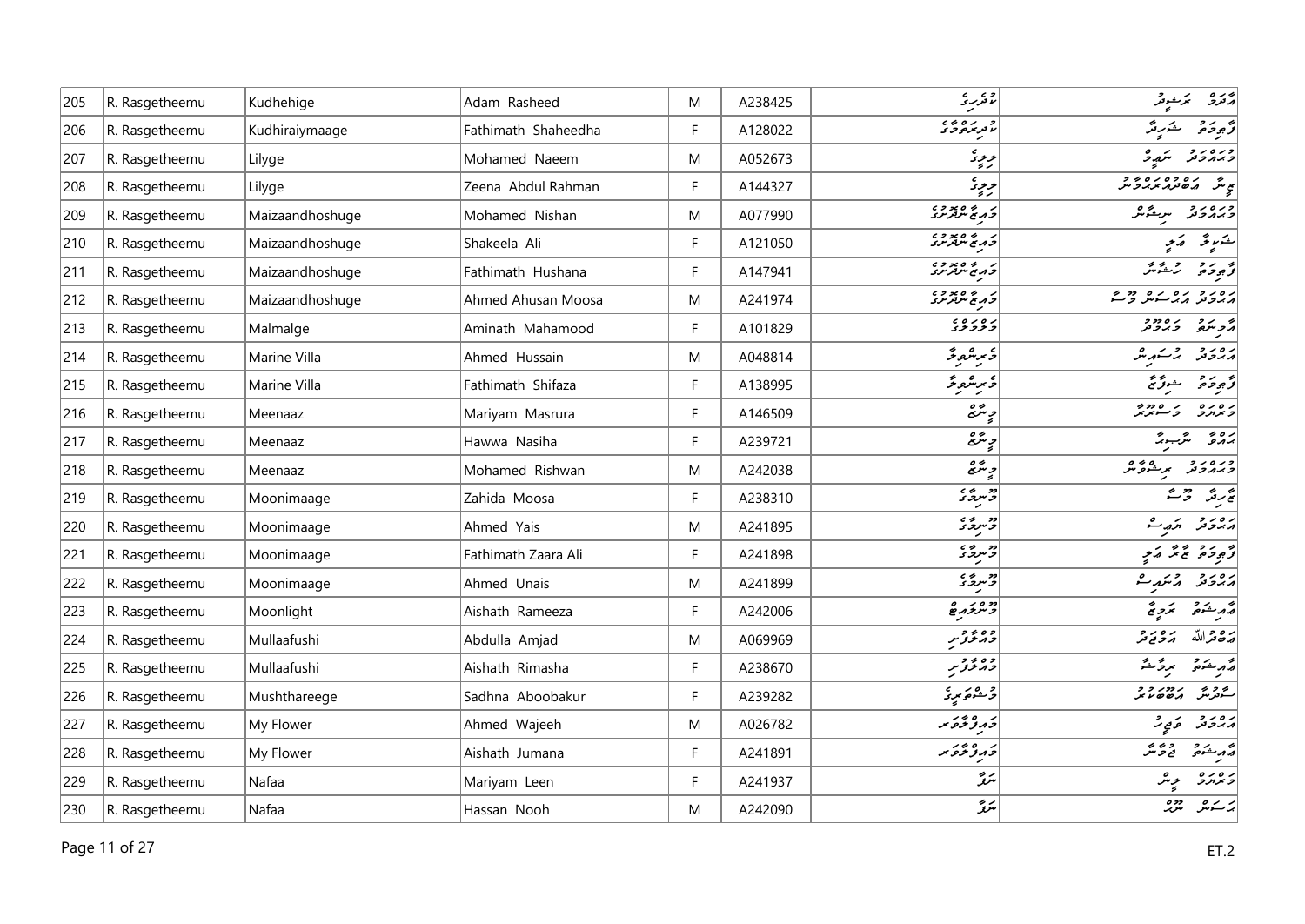| 231 | R. Rasgetheemu | Nafaa          | Aminath Maeesha    | F         | A359218 | سَرَدٌ                          | ىز <sub>مە</sub> شە<br>أأرد سرة                               |
|-----|----------------|----------------|--------------------|-----------|---------|---------------------------------|---------------------------------------------------------------|
| 232 | R. Rasgetheemu | Namoona        | Fauziyya Ali       | F         | A238509 | بر دو پر<br>سرچ سر              | وَمُعِهْدٌ مَعٍ                                               |
| 233 | R. Rasgetheemu | Namoona        | Ali Fazleen        | ${\sf M}$ | A239215 | پر دو پر<br>سرچ سر              | أريج وكالحميثر                                                |
| 234 | R. Rasgetheemu | Namoona        | Hussain Fauzaan    | M         | A241979 | بر دو پر<br>سرچ سر              | رحمده ودوه                                                    |
| 235 | R. Rasgetheemu | Nanreethige    | Ali Aduham         | ${\sf M}$ | A242008 | ىئەتىرىدى<br>مىزىترىيو ئ        | أيمو أيده ويده                                                |
| 236 | R. Rasgetheemu | Niloa Rose     | Ahmed Abdul Sathar | M         | A239756 | سرچينې                          | ره وه ره دو<br>پره تر پر شهره تر<br>ر ە ر د<br>مەركى          |
| 237 | R. Rasgetheemu | Nishaan        | Aminath Sirumeena  | F         | A126334 | سرىشەشر                         | ر<br>مرگ سرچ                                                  |
| 238 | R. Rasgetheemu | Nishaan        | Hawwa Ibrahim      | F         | A239770 | سرىشەشر                         | رە بە<br>برادى<br>ەرھ ئ <sup>ۆ</sup> ر ۋ                      |
| 239 | R. Rasgetheemu | Nishaan        | Aishath Shahuma    | F         | A239777 | سرىشەشر                         | ے ژنخ<br>پر ديگر جر<br><i>دگ</i> ر د مشترهي                   |
| 240 | R. Rasgetheemu | Nooraaneemaage | Mohamed Nimaal     | ${\sf M}$ | A238748 | دو پر پره<br>سرچرسو د           | و ره ر و<br><i>و پر</i> و تر<br>سردٌ ثر                       |
| 241 | R. Rasgetheemu | Nooraaneemaage | Hussain Maahee     | M         | A241938 | چرچمبردمجر<br>سرچر <sub>و</sub> | جر سەر بىر                                                    |
| 242 | R. Rasgetheemu | Noothari       | Ahmed Shah         | M         | A239805 | ابتهر<br>انتظم                  | ىر 2 مەر<br>مەندى <del>ك</del> ىر<br>ىشەر                     |
| 243 | R. Rasgetheemu | Orchid villa   | Mariyam Zuhdha     | F         | A238635 | ەر بە ئوقر                      | ر ه ر ه<br>د بربر د<br>ح ح حر<br>سی مرکز                      |
| 244 | R. Rasgetheemu | Orchid villa   | Ahmed Jinahu       | ${\sf M}$ | A238638 | لأمره وبحر                      | بره بر <sub>ح</sub> مگر <sup>2</sup>                          |
| 245 | R. Rasgetheemu | Ozone          | Ahmed Asim         | ${\sf M}$ | A097339 | پر چ پر<br>                     | رژیبەر<br>ر ە ر د<br>م <i>.ئ</i> رى تىر                       |
| 246 | R. Rasgetheemu | Paris          | Maimoona Jameel    | F         | A067429 | دیریہ                           | اپر دوبر<br>تح حٍ يحرُ                                        |
| 247 | R. Rasgetheemu | Plaza          | Mariyam Liuna      | F         | A239677 | إدبجيج                          | جەمتىر<br>ر ه ر ه<br><del>و</del> بربرو                       |
| 248 | R. Rasgetheemu | Plaza          | Aishath Leema      | F         | A239680 | وثرة                            | حرِرٌ<br>و د به شوه<br>د کرد شوه                              |
| 249 | R. Rasgetheemu | Plaza          | Mohamed Shanoon    | M         | A239683 | وثرة                            | ے پیر می <sub>ر</sub><br>و ر ه ر و<br>د بر پر <del>و</del> تر |
| 250 | R. Rasgetheemu | Rabeeuge       | Ali Faiz           | ${\sf M}$ | A242024 | پر چه د د                       | $rac{1}{5}$ $rac{1}{5}$ $rac{1}{5}$                           |
| 251 | R. Rasgetheemu | Ranhadhaage    | Ali Yoosuf         | ${\sf M}$ | A026868 | ر ۱۵ رپ.<br>برمر <i>ر</i> تری   |                                                               |
| 252 | R. Rasgetheemu | Ranhadhaage    | Ahmed Ibrahim      | ${\sf M}$ | A239337 | ر ہ ر ر ر<br>بر سربر تر پ       | ر ە ر د<br>مەركىر                                             |
| 253 | R. Rasgetheemu | Ranhadhaage    | Mohamed Ibrahim    | ${\sf M}$ | A239340 | ر ۱۵ رپ.<br>برمر <i>ر</i> تری   | ەھ ترىرى<br>و ر ه ر د<br>د بر پر تر                           |
| 254 | R. Rasgetheemu | Rankokaage     | Ali Hamid          | ${\sf M}$ | A082776 | ر ۲۵ پر ه<br>برس را ر           | ړې پروند                                                      |
| 255 | R. Rasgetheemu | Ranthari       | Ali Haisam         | M         | A242060 | ابرعهمز                         | ړې په درو                                                     |
| 256 | R. Rasgetheemu | Rasreethi      | Aishath Sofoora    | F         | A146216 | ائر شوہو<br>ائر شوہو            | و در دور<br>مگر شوی سوز بر                                    |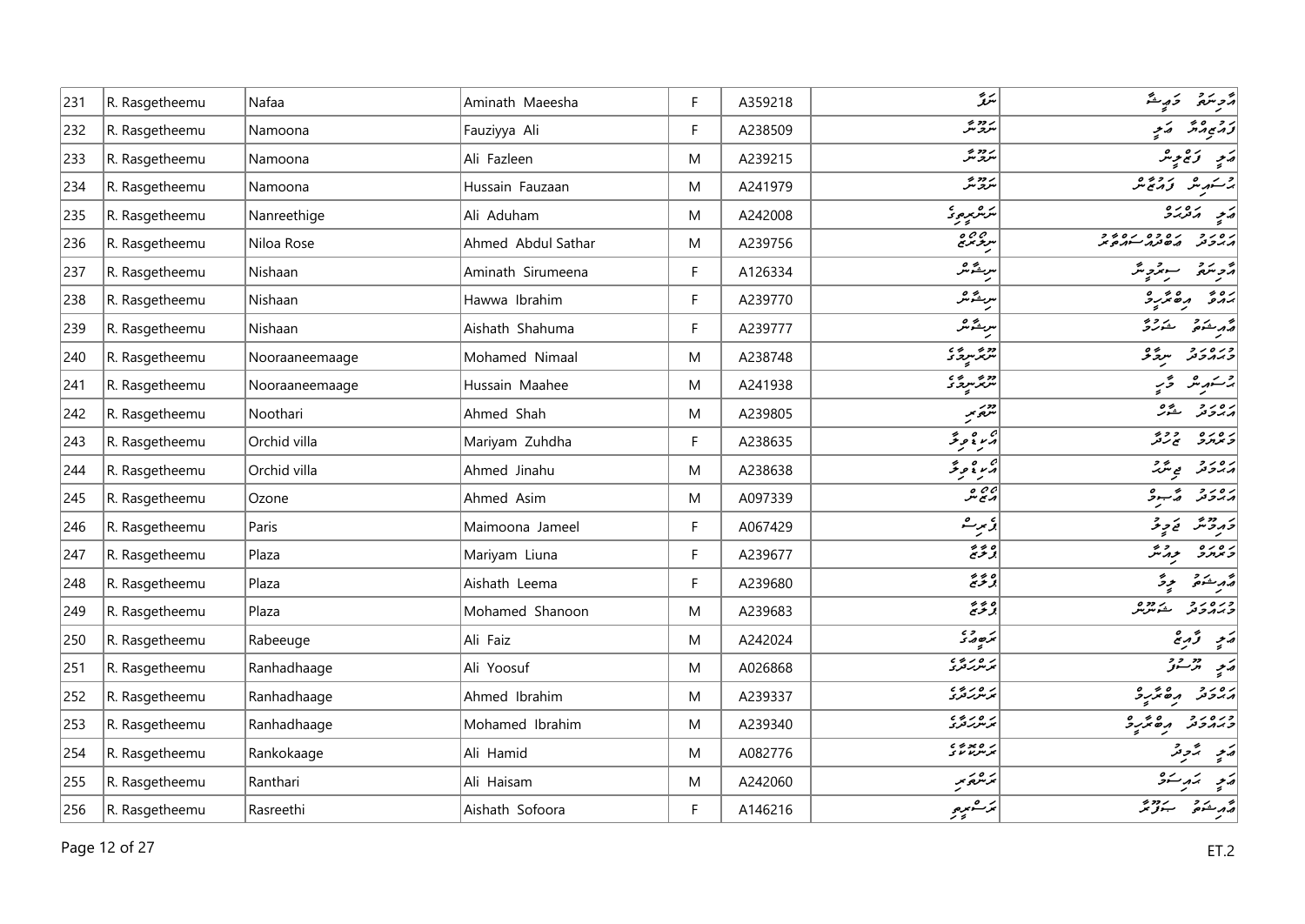| 257 | R. Rasgetheemu | Rasreethi        | Fathimath Ula          | F         | A238639 | ائر شوبرہ<br>ائر                | ەرىخ<br>ا تو بر در<br>ا                                                         |
|-----|----------------|------------------|------------------------|-----------|---------|---------------------------------|---------------------------------------------------------------------------------|
| 258 | R. Rasgetheemu | Rasreethi        | Ibrahim Safvaan        | M         | A238643 | ائر کشمیر<br>ا                  | ارە ئۈرۈ<br>ىبەد ۋىتر                                                           |
| 259 | R. Rasgetheemu | Rasreethi        | Mohamed Mahmood        | M         | A238725 | ائر تشمیرہ<br>ا                 | و رە ر د<br><i>د بر</i> گەر<br>ر ٥ دو و<br>تربر <del>و</del> تر                 |
| 260 | R. Rasgetheemu | Rasreethi        | Ahmed Ulaam            | M         | A241928 | ائر شوہو<br>ائر شوہو            | ىر 2 مەر<br>مەشرىق قىل<br>و ده ه<br>پرنور                                       |
| 261 | R. Rasgetheemu | Rasveli          | Aminath Maleeha        | F         | A238377 | ائر صفحو                        | ۇيەر<br>أرمز ترة                                                                |
| 262 | R. Rasgetheemu | Rasveli          | Mariyam Malaha         | F         | A241906 | بمرسكوعر                        | ۇ ئەتر<br>ر ه ر ه<br>د بربر د                                                   |
| 263 | R. Rasgetheemu | Rasveli          | Ahmed Humaid           | M         | A332938 | بمرسكوعر                        | גפגב בגבב                                                                       |
| 264 | R. Rasgetheemu | <b>Red House</b> | Mohamed Shahid         | M         | A082255 | ، ەر دې<br>مربى <i>س</i> ىر     | ورەرو شەرىر                                                                     |
| 265 | R. Rasgetheemu | <b>Red House</b> | Ali Ahmed              | M         | A151850 | ، ەر دې<br>مربى <i>س</i> ىر     | $\begin{vmatrix} 2 & 2 & 2 & 1 \\ 2 & 2 & 2 & 1 \\ 2 & 2 & 2 & 2 \end{vmatrix}$ |
| 266 | R. Rasgetheemu | <b>Red House</b> | Moosa Ahmed            | M         | A239869 | ، ەر دې<br>مربى <i>س</i> ىر     | وحرثته أبره ورو                                                                 |
| 267 | R. Rasgetheemu | Red House        | Mariyam Nihaana        | F         | A242078 | ، ەر دەپ                        | تر جو بر ج<br>سررممثر                                                           |
| 268 | R. Rasgetheemu | Roashaneege      | Hawwa Zahira           | F         | A073353 | ترىشەسرىگە                      | رە ئەرىگە                                                                       |
| 269 | R. Rasgetheemu | Roashaneege      | Mohamed Ibrahim Maniku | M         | A073354 | ترڪسري                          | و ر ه ر د<br>و پر پر <del>و</del> تر<br>ەھ ئەر 3 كەسرى <sub>د</sub>             |
| 270 | R. Rasgetheemu | Roashaneege      | Ibrahim Rameez         | M         | A100749 | ە<br>ئىرىشەسرىيە                | بمرحريح<br>ە ھەترىر <sup>ە</sup>                                                |
| 271 | R. Rasgetheemu | Roashaneege      | Mariyam Nashidha       | F         | A153061 | جر ڪيو سيء <i>ُ</i><br>حر       | ر ه ر ه<br><del>و</del> بربرو<br>سُرُشدترٌ                                      |
| 272 | R. Rasgetheemu | Roashaneege      | Ali Rameez             | ${\sf M}$ | A235791 | ئۇيغۇمىيە ئە<br>                | ړې برېږ                                                                         |
| 273 | R. Rasgetheemu | Roashaneege      | Ahmed Nasru            | M         | A235792 | ترڪسري                          | رەرد شەرەپى<br>مەرىر ش                                                          |
| 274 | R. Rasgetheemu | Rose Villa       | Niuma Mohamed          | F.        | A238777 | ترجم عرقحه                      | و ر ه ر و<br><i>د ب</i> رگرفر<br>سرچينې                                         |
| 275 | R. Rasgetheemu | Rose Villa       | Suhaila Mohamed        | F         | A238786 | لترجموقر                        | و ره ر د<br>تر پر ژور<br>شۇركىر ئۇ                                              |
| 276 | R. Rasgetheemu | Ruhmala          | Ahmed Ismail           | M         | A001703 | بردر تر                         | ەرسىۋەپەي<br>ر ه ر د<br>م.ر د تر                                                |
| 277 | R. Rasgetheemu | Ruhmala          | Shahaada Ahmed         | F         | A239739 | و ه ر ر<br>مرد <del>گر</del> څر | ر و و د و د و<br>شوگ <sup>و</sup> گر م پروتر                                    |
| 278 | R. Rasgetheemu | Ruhmala          | Munthaha Ahmed         | F         | A359259 | د ه ر ر<br>مرد <del>ر</del> نر  | و ہ رو ہے د ہے<br>ترسہور کم ہر تر                                               |
| 279 | R. Rasgetheemu | Rukkuri          | Abdul Majeed Mahir     | M         | A238838 | برە دېر                         | ره وه د و د کريز<br>مەھىر دىگر                                                  |
| 280 | R. Rasgetheemu | Saadhage         | Moomina Hussain        | F         | A238273 | ر پیچه به                       | ومزونتر الرشرهر                                                                 |
| 281 | R. Rasgetheemu | Saaniyaa         | Mariyam Lahfa          | F.        | A148764 | سەمبرىگر                        | رەرە رەپ                                                                        |
| 282 | R. Rasgetheemu | Saaniyaa         | Hussain Irufan         | ${\sf M}$ | A239791 | سەمبەر                          | برسكهر شهر ويروهر                                                               |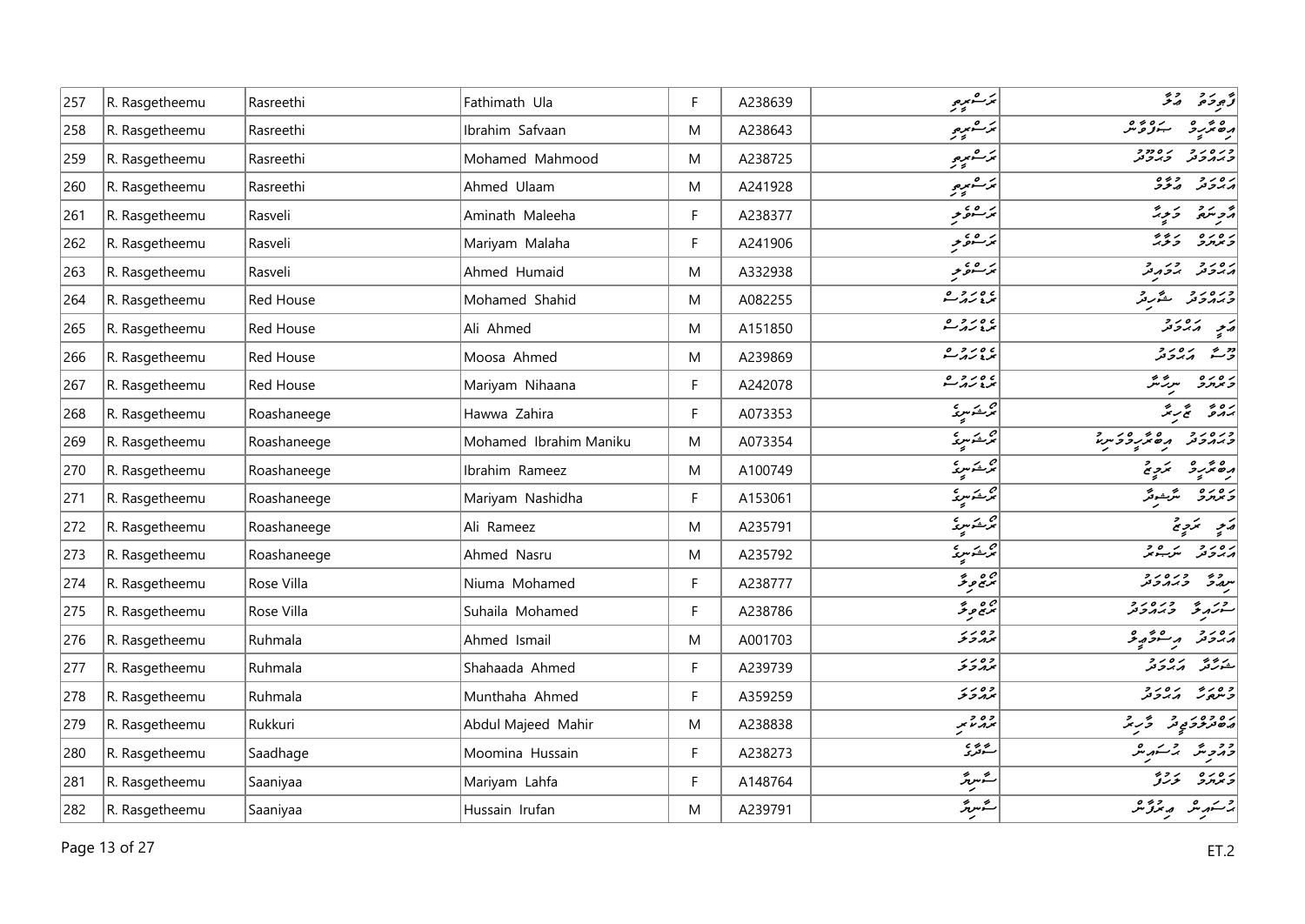| 283 | R. Rasgetheemu | Saaniyaa     | Ahmed Areef                  | ${\sf M}$ | A239795 | سەمبر                    | ړه د په پرو                                                                                                                                                                                                                                                                                                                        |
|-----|----------------|--------------|------------------------------|-----------|---------|--------------------------|------------------------------------------------------------------------------------------------------------------------------------------------------------------------------------------------------------------------------------------------------------------------------------------------------------------------------------|
| 284 | R. Rasgetheemu | Saihaa       | Fathimath Shaiha Abdul Samad | F         | A359699 | سەرىژ                    | ه د د دره ده ده درد و درد و برا                                                                                                                                                                                                                                                                                                    |
| 285 | R. Rasgetheemu | Saimaa       | Jaufar Kamal                 | ${\sf M}$ | A023447 | سەرىچ                    | رور و روه                                                                                                                                                                                                                                                                                                                          |
| 286 | R. Rasgetheemu | Samanthaa    | Ali Rifau                    | M         | A154399 | ے پر ہ پر                | ړې بروگ                                                                                                                                                                                                                                                                                                                            |
| 287 | R. Rasgetheemu | Samanthaa    | Sama Saleem                  | F         | A240104 | سەر ە بە                 | $\begin{array}{cc} 0 & 0 & 0 \\ 0 & 0 & 0 \\ 0 & 0 & 0 \\ 0 & 0 & 0 \\ 0 & 0 & 0 \\ 0 & 0 & 0 \\ 0 & 0 & 0 \\ 0 & 0 & 0 \\ 0 & 0 & 0 \\ 0 & 0 & 0 \\ 0 & 0 & 0 \\ 0 & 0 & 0 \\ 0 & 0 & 0 & 0 \\ 0 & 0 & 0 & 0 \\ 0 & 0 & 0 & 0 \\ 0 & 0 & 0 & 0 & 0 \\ 0 & 0 & 0 & 0 & 0 \\ 0 & 0 & 0 & 0 & 0 \\ 0 & 0 & 0 & 0 & 0 \\ 0 & 0 & 0 &$ |
| 288 | R. Rasgetheemu | Seemaa Villa | Aishath Salma                | F         | A239651 | سوڈ <sub>حر</sub> گر     |                                                                                                                                                                                                                                                                                                                                    |
| 289 | R. Rasgetheemu | Shifa        | Abdul Baary Ali              | M         | A075436 | شىۋ                      | ره وه د په د                                                                                                                                                                                                                                                                                                                       |
| 290 | R. Rasgetheemu | Sithuraa     | Ahmed Abdul Gadir            | ${\sf M}$ | A131588 | سوە تىر                  | ره رو ده ده ده بر<br>د در در ده مروز در                                                                                                                                                                                                                                                                                            |
| 291 | R. Rasgetheemu | Sithuraa     | Ibrahim Abdul Gadir          | ${\sf M}$ | A239818 | سوە تە                   | ו סורים הסינקיביקיב                                                                                                                                                                                                                                                                                                                |
| 292 | R. Rasgetheemu | Snow         | Ahmed Ibrahim                | M         | A149551 | يەمبر                    |                                                                                                                                                                                                                                                                                                                                    |
| 293 | R. Rasgetheemu | Snow         | Rifath Jaleel Ali            | M         | A238877 | يەمبر                    | برؤده و و و دَرِ                                                                                                                                                                                                                                                                                                                   |
| 294 | R. Rasgetheemu | Snow         | Fathimath Ahmed              | F         | A239517 | سەتىر                    | قرم و ده دور                                                                                                                                                                                                                                                                                                                       |
| 295 | R. Rasgetheemu | Snow         | Ali Shaam                    | ${\sf M}$ | A239531 | سەتىر                    | پر په دیگرو                                                                                                                                                                                                                                                                                                                        |
| 296 | R. Rasgetheemu | Snow         | Afraseem Ibrahim             | ${\sf M}$ | A239838 | سەتىر                    | ړه پژلو په موسره                                                                                                                                                                                                                                                                                                                   |
| 297 | R. Rasgetheemu | Snow         | Mohamed Reehaan              | M         | A242016 | يەدىر                    | ورەرو پرچم                                                                                                                                                                                                                                                                                                                         |
| 298 | R. Rasgetheemu | Snow         | Ibrahim Jaleel               | M         | A242086 | سەتىر                    | ە ھەترىر ۋ<br>تح مجر پحر                                                                                                                                                                                                                                                                                                           |
| 299 | R. Rasgetheemu | Sosun Villa  | Ismail Adil                  | ${\sf M}$ | A061430 | 2 سەمب <sub>ىرى</sub> ئە | وكمشتر ويحمدهم                                                                                                                                                                                                                                                                                                                     |
| 300 | R. Rasgetheemu | Sosun Villa  | Hassan Azim                  | M         | A061432 | استمستقرعه               | بزيتره<br>ەمجى ئ                                                                                                                                                                                                                                                                                                                   |
| 301 | R. Rasgetheemu | Spotlight    | Khadeeja Mahmood             | F         | A239746 |                          | ر ۵ دو و<br>تربر <del>و</del> تر<br>نرَمْرِيحَ                                                                                                                                                                                                                                                                                     |
| 302 | R. Rasgetheemu | Sunlight     | Mariyam Baasitha             | F         | A131609 | سە ئىر ئۆزمەغ            | ر ه بر ه<br><del>د</del> بربر د                                                                                                                                                                                                                                                                                                    |
| 303 | R. Rasgetheemu | Sunlight     | Aishath Nuzla                | F         | A132294 | سەمىزىرغ                 | سرچ ئژ<br>و مرکز در در<br>مرکز در سنور                                                                                                                                                                                                                                                                                             |
| 304 | R. Rasgetheemu | Sunlight     | Fathimath Ibrahim            | F         | A239352 | سە ئىرى <i>خەر</i> ھ     | و په پر د<br>مەھترىرى                                                                                                                                                                                                                                                                                                              |
| 305 | R. Rasgetheemu | Sunlight     | Mohamed Anil                 | ${\sf M}$ | A239355 | ر<br>سەنگەنىز بەھ        | و ر ه ر د<br>تر پر ژ تر<br>رَ سربر                                                                                                                                                                                                                                                                                                 |
| 306 | R. Rasgetheemu | Sunlight     | Latheefa Ibrahim             | F         | A239356 | ستقرئره                  | خوي<br>קە ئەرىرە<br>_                                                                                                                                                                                                                                                                                                              |
| 307 | R. Rasgetheemu | Sunlight     | Saara Ibrahim                | F         | A239360 | استشرقهم                 | $\overline{\mathcal{Z}}$<br>ە ھەترىرى<br>بەھەترىپە                                                                                                                                                                                                                                                                                 |
| 308 | R. Rasgetheemu | Sunlight     | Hawwa Shaha Ibrahim          | F         | A403839 | سەمىزىرغ                 | 5.80, 2.000                                                                                                                                                                                                                                                                                                                        |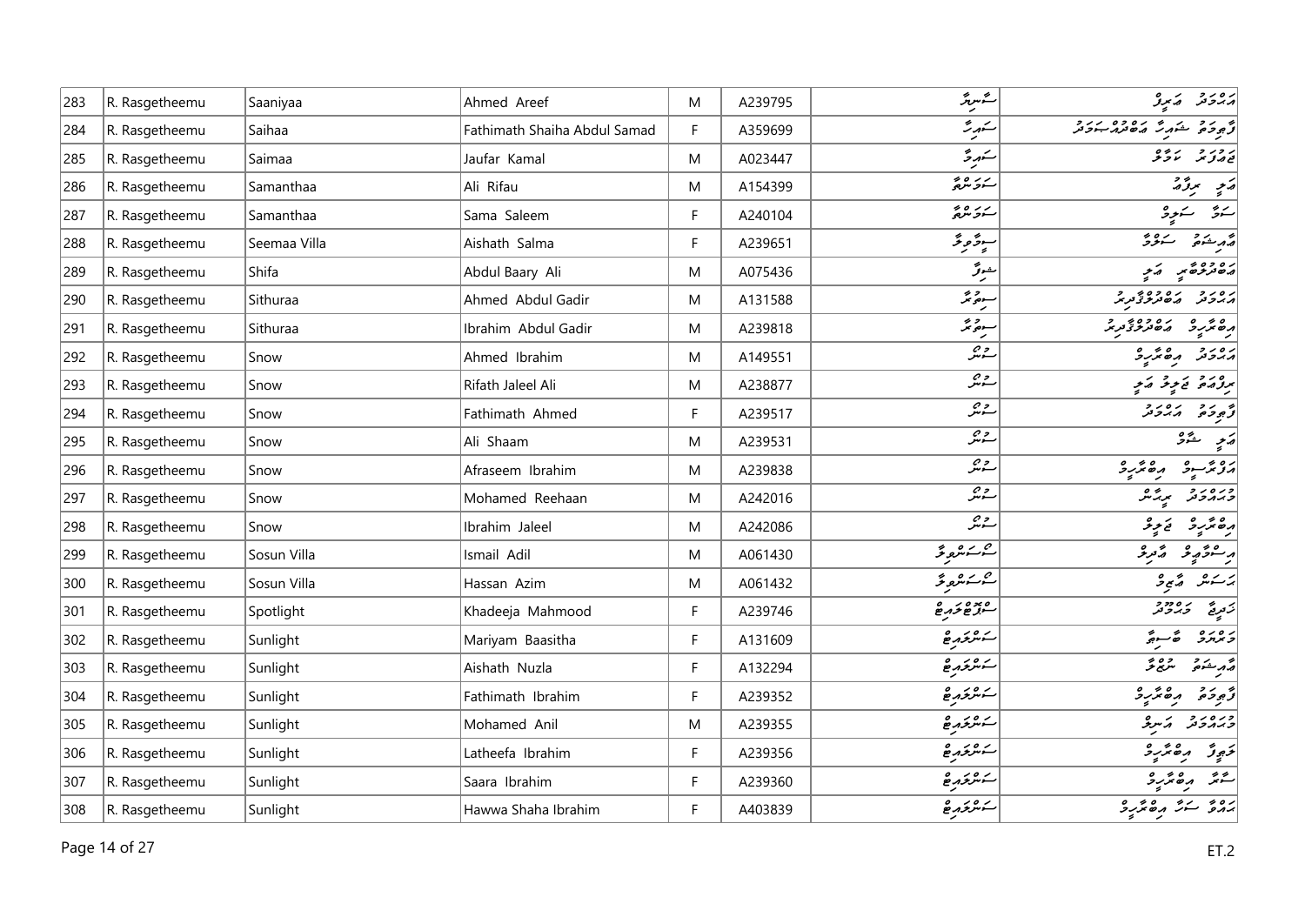| 309        | R. Rasgetheemu | Tower           | Aminath Ibadha         | $\mathsf F$ | A238805 | ر ر و<br>ھ§ىر           |                                                      |
|------------|----------------|-----------------|------------------------|-------------|---------|-------------------------|------------------------------------------------------|
| 310        | R. Rasgetheemu | Tower           | Hawwa Faigaa           | F.          | A238808 | ر ر د<br>ح تو بر        | رەپە ۋىرقى                                           |
| 311        | R. Rasgetheemu | Ushaa           | Mohamed Ahmed          | M           | A125028 | رژیئه                   | כנסנכ נסנכ<br>כגמכת הגבת                             |
| 312        | R. Rasgetheemu | Ushaa           | Aishath Abdul Hakeem   | F           | A240121 | رحمشر                   | رە دەر بە<br>ر<br>مرگه مشوه <sub>و</sub>             |
| 313        | R. Rasgetheemu | Ushaa           | Hussain Yameen         | M           | A240123 | رحمشه                   | 2 سَمر شرح مگرچ مگر                                  |
| 314        | R. Rasgetheemu | Ushaa           | Mariyam Yashfa         | F.          | A240124 | رژیئه                   | رەرە بر <u>ەم</u>                                    |
| 315        | R. Rasgetheemu | Vaarey Villa    | Mohamed Rafeeu         | M           | A238057 | ە ،،<br>قەنىز بوقر      | ورەر دىرو                                            |
| 316        | R. Rasgetheemu | Vaijeheyge      | Hassan Rashad          | M           | A024618 | ر<br>تو در ج ر د        | ىز سەش ئۆستەتر                                       |
| 317        | R. Rasgetheemu | Vaijeheyge      | Mohamed Rashad         | M           | A069012 | ر<br>ح.دق ری            | ورەرو پرېشتر                                         |
| 318        | R. Rasgetheemu | Vaijeheyge      | Mareena Ali            | F           | A239364 | ر<br>ح در ج ر د         | كالحاس كالمحيا                                       |
| 319        | R. Rasgetheemu | Vaijeheyge      | Muna Rashad            | F           | A239398 | ر<br>ود و رو د          | و پر پر پرو                                          |
| 320        | R. Rasgetheemu | Vaimatheege     | Mohamed Asif           | M           | A074416 | ۇ بر ئەم <sub>ۇ</sub> ئ | ورەرو ئەببول                                         |
| 321        | R. Rasgetheemu | Vaimatheege     | Aminath Muna           | F.          | A113111 | و مر د ځمو د            | أأدمره ويؤ                                           |
| 322        | R. Rasgetheemu | Vaimatheege     | Mariyam Manhaath Moosa | F.          | A120019 | ر<br>وګړو <sub>وو</sub> | נ סנים נוספים כבור.<br>בינותים בינונים ביי           |
| 323        | R. Rasgetheemu | Vaimatheege     | Fathimath Ismail Fulhu | F.          | A154382 | ۇ بر ئەم <sub>ۇ</sub> ئ | ۇ بەرە بەسىۋە بەرە                                   |
| 324        | R. Rasgetheemu | Waadhee         | Mariyam Naza           | F.          | A241871 | حٌسٍ                    | ويوبره<br>سرچ                                        |
| 325        | R. Rasgetheemu | Waheedha Manzil | Fathimath Waheeda      | F           | A074086 | <i>ۇ بە</i> ئرىزىرى ئى  | توجوحه وكبيتر                                        |
| 326        | R. Rasgetheemu | Waheedha Manzil | Aishath Waheedha       | F.          | A141349 | <i>ۇبەقەدى</i> گىرى     | وكرشكم وكرفر                                         |
| 327        | R. Rasgetheemu | Waheedha Manzil | Mareena Mahmood        | F           | A238675 | <i>ۇبەقرۇ</i> تىرىمۇ    | ر ه دو و<br>تربر <del>و</del> تر<br>ئە ئىرىتىر<br>ئى |
| 328        | R. Rasgetheemu | Waheedha Manzil | Aminath Waheedha       | F           | A238688 | ئەبەئىرى شىبو بى        | أزويتهم أورقر                                        |
| 329        | R. Rasgetheemu | Zindhagee       | Fathimath Saeeda       | F.          | A114010 | ىج يىڭرىمىيە            | سەمەقە<br>وٌجوحه                                     |
| 330        | R. Rasgetheemu | Zindhagee       | Aminath Naseer         | F           | A240005 | ىج مىڭرىمىيە            | و څخه سره<br>سكرسبونز                                |
| R. Vaadhoo |                |                 |                        |             |         |                         |                                                      |
| 331        | R. Vaadhoo     | Aage            | Hussain Rasheed        | M           | A132376 | پر<br>مر                | چرىكى ئېرىشوچر                                       |
| 332        | R. Vaadhoo     | Aage            | Muneera Hussain        | F.          | A235350 | پر ج<br>مرگ             | دسریگر گرگتوریگر<br>حسینگر گرفته در الله             |
| 333        | R. Vaadhoo     | Aage            | Saleema Abdulla        | F.          | A235360 | پو ء<br>مر              |                                                      |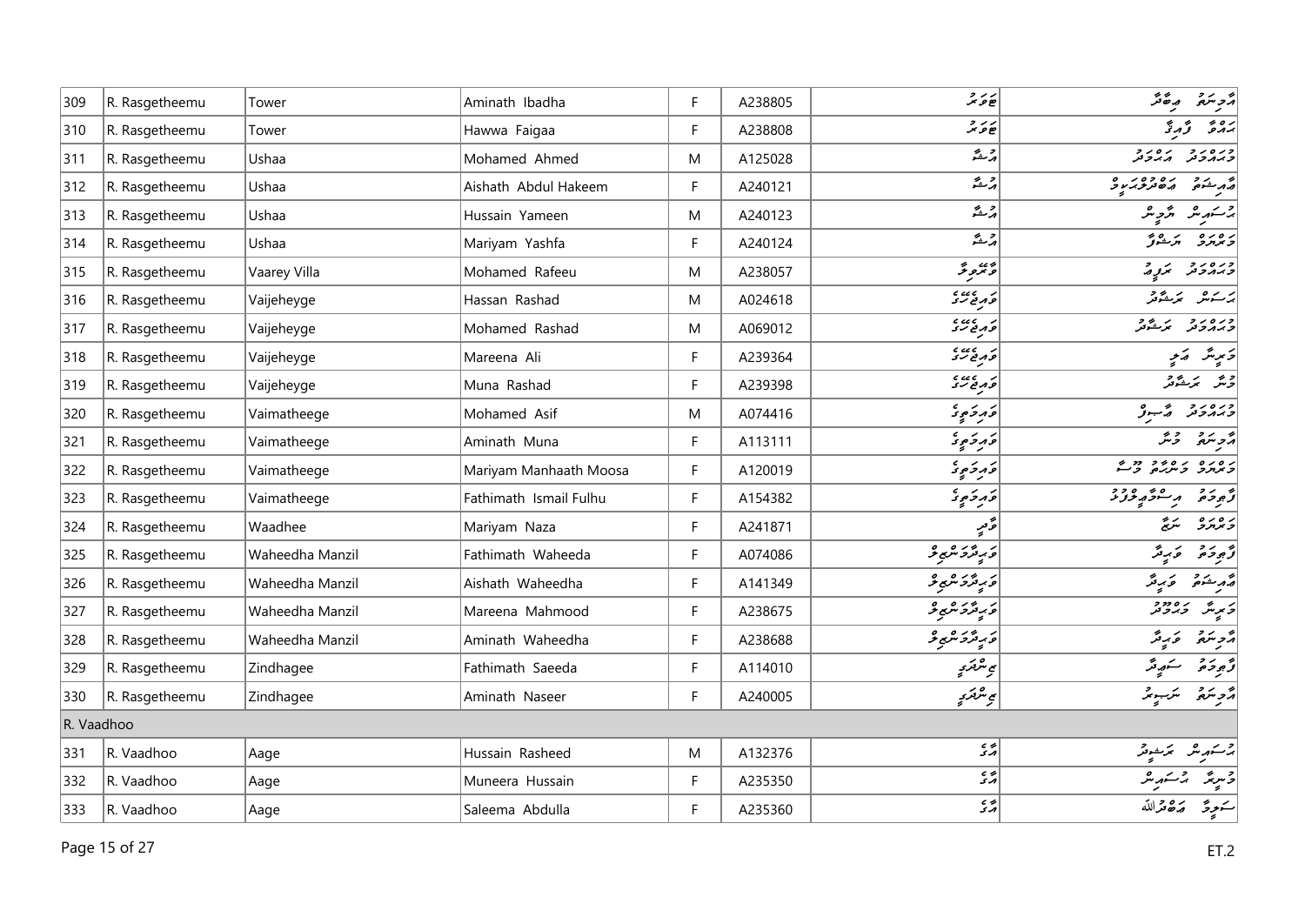| 334 | R. Vaadhoo | Aage           | Aminath Raya          | F         | A235369 | پو مي<br>مرمي                           | بروتر<br>ا محمد سنة حسن المستخرجي.<br>مستخرجين |
|-----|------------|----------------|-----------------------|-----------|---------|-----------------------------------------|------------------------------------------------|
| 335 | R. Vaadhoo | Aisha          | Ali Naeem             | M         | A076358 | برُ ديگر                                | سَمِيرَةُ<br>اړمنه                             |
| 336 | R. Vaadhoo | Alhivilaa      | Aishath Reena         | F         | A236039 | لەزروقە                                 | پ <sup>و</sup> مرشومو<br>مرم<br>ىيرىتىر        |
| 337 | R. Vaadhoo | Alhivilaa      | Mahir Mohamed         | M         | A236040 | ەزرەتى                                  | و ر ه ر د<br>تر پروتر<br>ۇر بۇ                 |
| 338 | R. Vaadhoo | Asia           | Mohamed Faisal        | M         | A023167 | یں مشدور<br>اثر مشدور                   | ورەرو تەرىپى                                   |
| 339 | R. Vaadhoo | Asia           | Ibrahim Muizzu        | M         | A235714 | اند شودگر<br>                           | ە ھەترىر <sup>ە</sup><br>تەرەپى                |
| 340 | R. Vaadhoo | Asseyri        | Aminath Saaliya       | F         | A236388 | لئەرىئىمبر                              | $rac{2}{3}$<br>ستكودش                          |
| 341 | R. Vaadhoo | Asurumaage     | Ali Rasheed           | ${\sf M}$ | A235666 | ر په ده ده د                            | ر<br>موسيم سيومر                               |
| 342 | R. Vaadhoo | Asurumaage     | Ahmed Shafaz          | ${\sf M}$ | A235667 | ر د د و و و<br>پرسه مرو د               | ره ر و در ده<br>دربروتر مشوقری                 |
| 343 | R. Vaadhoo | Athiree Aage   | Mohamed Abdul Bari    | M         | A069327 | <br>  په مو موړنۍ                       | ورەرو رەدەھر<br>جەمەدىر مەمرىر <i>ە</i> م      |
| 344 | R. Vaadhoo | Athiree Aage   | Moosa Amir            | M         | A235311 | <br>  د ه مرو د                         | وحرثته أترحر                                   |
| 345 | R. Vaadhoo | Athiree Aage   | Ahmed Anees           | ${\sf M}$ | A235313 | أتهويرونه                               | ړه رو ټرو                                      |
| 346 | R. Vaadhoo | Bijileege      | Abdulla Majeed        | ${\sf M}$ | A157479 | ھ قبے مورگا<br>حرم ہ                    | پرھ قرالله   تاتیج قر                          |
| 347 | R. Vaadhoo | Bijileege      | Mohamed Majeed        | M         | A235609 | ھ ج <sub>و</sub> بورگر<br>مرمز پی       | ورەرو كەيد                                     |
| 348 | R. Vaadhoo | Bijileege      | Mariyam Majeedha      | F         | A235614 | ھ قبے بورگا<br>مرکز کا                  | و ورو و يځ                                     |
| 349 | R. Vaadhoo | Bijileege      | Ismail Majeed         | M         | A235619 | <br>  حرم حرم<br>                       | برڪرتمبر و کي تر                               |
| 350 | R. Vaadhoo | Daimond Villa  | Aminath Zakiyya       | F         | A022962 | ئەر ئەنىدى ئور                          |                                                |
| 351 | R. Vaadhoo | Daimond Villa  | Zaeema Saeed          | F         | A065176 | ئەر ئەشۋ <sub>ىر</sub> ئ <sup>ى</sup> ر | ىم ئەڭ سىم ئىر                                 |
| 352 | R. Vaadhoo | Daimond Villa  | Mohamed Miqdhad       | M         | A065178 | ،<br>، مرځ متن <sup>و</sup> و ځ         | و رە ر د<br><i>د بە</i> پەر تەر<br>ر ? ترگر    |
| 353 | R. Vaadhoo | Daimond Villa  | Fathmath Riza         | F         | A158917 | ئەر ئەمرى ئ <i>و</i> ر                  | ۇۋۇۋە بېش                                      |
| 354 | R. Vaadhoo | Daimond Villa  | Liusha Saeed          | F         | A158918 | ) ، برځسنا <i>و</i> ځ                   | ىروشش سەربىر                                   |
| 355 | R. Vaadhoo | Daimond Villa  | Ahmed Meesaaq         | ${\sf M}$ | A235441 | ،<br>، ئەرىخىنىڭ <sub>مۇ</sub> رىخ      | بر و بر و<br>م <i>ر</i> کرونر<br>ح څو تو<br>ح  |
| 356 | R. Vaadhoo | Dhethandimaage | Fauziyya Abdul Rahman | F         | A235663 | ء پر سرچ ۽<br> فرح سر۽ حري              | נגים גם בסגם בם                                |
| 357 | R. Vaadhoo | Dhethandimaage | Rifa Ibrahim          | F         | A235665 | ترجر سو څر                              | برز مەمرىرد<br>ب                               |
| 358 | R. Vaadhoo | Eggamuge       | Abdulla Hameed        | M         | A150258 | 55599                                   | پَرکو تَراللّه<br>برَحٍة قر                    |
| 359 | R. Vaadhoo | Eggamuge       | Fathimath Ali         | F         | A235749 | 55500                                   | وٌجوحه وَمَعٍ                                  |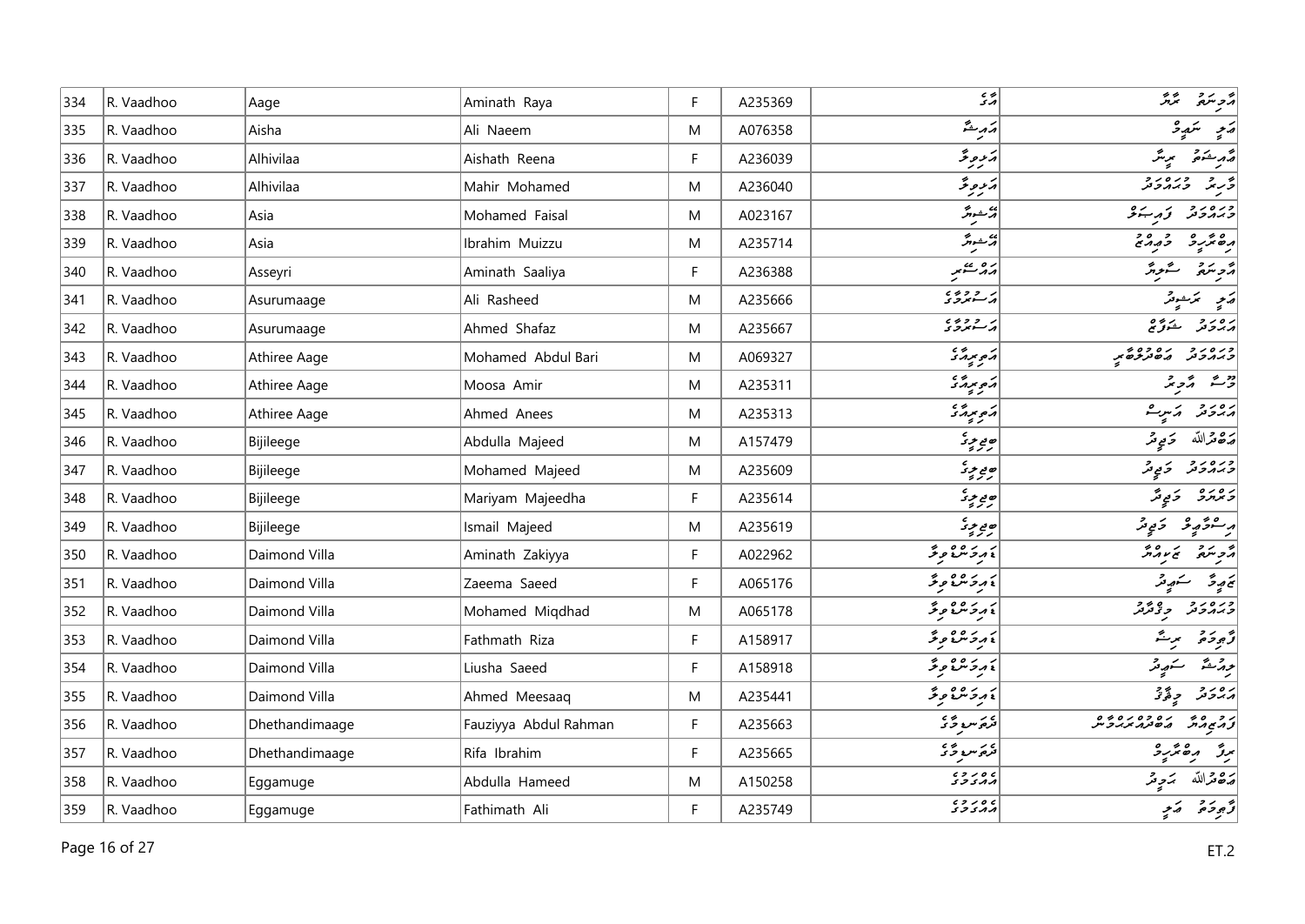| 360 | R. Vaadhoo | Eggamuge        | Ahmed Ali                  | M           | A235757 | 55599                                                  | پروژ پر پر                                                                                                                                             |
|-----|------------|-----------------|----------------------------|-------------|---------|--------------------------------------------------------|--------------------------------------------------------------------------------------------------------------------------------------------------------|
| 361 | R. Vaadhoo | Fazaa           | Mohamed Yais               | M           | A236076 | تریخ                                                   | כממכני תגם                                                                                                                                             |
| 362 | R. Vaadhoo | Fenfiyaazuge    | Nasheed Mohamed            | M           | A236042 | ۇ شرىر ئىرى                                            | <br>  سرشوتر - 2012 قر                                                                                                                                 |
| 363 | R. Vaadhoo | Fenfiyaazuge    | Imraan Mohamed             | M           | A236044 | ، ه د پرځ د<br>نر سرو پرځ د                            | ە 2007 - 2007 كىل                                                                                                                                      |
| 364 | R. Vaadhoo | Fenfiyaazuge    | Aishath Risma              | $\mathsf F$ | A236046 | ې شر <sub>و</sub> برخ د ،<br>د شر <sub>و ت</sub> ريخ د | وكرمشكم المراضيح                                                                                                                                       |
| 365 | R. Vaadhoo | Finihiyaa       | Mohamed Nasrulla           | M           | A236066 | د سربر پر<br>سربر                                      | وبره برو بريد والله                                                                                                                                    |
| 366 | R. Vaadhoo | Finihiyaa       | Hussain Mauroof            | M           | A236070 | و سربر پر<br>تر بر بر                                  | ا مسکور میں مقام دور دیا تھا جاتی ہے۔<br>اس کا سیکس میں مقام کر کا کام کرنے کے مقام کرنے کے مقام کرنے کے مقام کرنے کے مقام کرنے کے مقام کرنے کے لیے ان |
| 367 | R. Vaadhoo | Finivaage       | Ali Ahmed Nizar            | M           | A096608 | و سرچ <sup>ي</sup>                                     | أرو أراد و الله الله الله الله الله                                                                                                                    |
| 368 | R. Vaadhoo | Finivaage       | <b>Haulath Ahmed Nizar</b> | F           | A124310 | وسرة و                                                 | رورو رەرو سرگام                                                                                                                                        |
| 369 | R. Vaadhoo | Green Villa     | Fazna Mohamed              | F           | A235932 | <sup>ە</sup> بې <sup>تر</sup> بۇ                       | و حرم در در د                                                                                                                                          |
| 370 | R. Vaadhoo | Green Villa     | Faris Mohamed              | M           | A235933 | ۇ بېرىتر <sub>ى</sub> رگە                              | و ره ر د<br>رندگرونر<br> ۇبىرىشە                                                                                                                       |
| 371 | R. Vaadhoo | Handhuvareege   | Ibrahim Saeed Easa         | M           | A235460 | ر سرچر <sub>سر</sub> م<br>ر                            | ړەندېرو سوپىد پەت                                                                                                                                      |
| 372 | R. Vaadhoo | Handhuvareege   | Thasneem Saeed             | M           | A235463 | ر سر پر <sub>کا</sub> پر کا                            | ە ئەسرو سەرەر                                                                                                                                          |
| 373 | R. Vaadhoo | Havaasaa        | Zidhan Mohamed             | M           | A234933 | ئەڭ شە                                                 | په دره دره در                                                                                                                                          |
| 374 | R. Vaadhoo | Havaasaa        | Ahmed Ziyaan Mohamed       | M           | A234958 | ر پۇشە                                                 | נפנד <sub>בו</sub> מס כנסנד<br>הגבת <sub>בו</sub> תית כגובת                                                                                            |
| 375 | R. Vaadhoo | Havaasaa        | Rahuma Abdul Razzaq        | F           | A235538 | ر پۇشە                                                 | נ ס ש נ פ פ ג ס שים.<br>בגב האשרינות בנגיש                                                                                                             |
| 376 | R. Vaadhoo | Heenaamaage     | Ahmed Shifaz               | M           | A101527 | ارپژوئ                                                 | ره رو شووج<br> پرچونر شوونج                                                                                                                            |
| 377 | R. Vaadhoo | Husnoo Villa    | Saadhaa Abdul Ghani        | F.          | A076452 | <sup>ح</sup> ر مەمتر <sub>ى</sub> ئە                   | رود ره ده د                                                                                                                                            |
| 378 | R. Vaadhoo | Ikleel          | Mohamed Musthafa           | M           | A094049 | وينموعه                                                | وره رو و و دره<br><i>و پرو</i> ونر و <i>س</i> بونۍ                                                                                                     |
| 379 | R. Vaadhoo | Ikleel          | Aishath Nasiha             | F           | A151814 | وينموعه                                                |                                                                                                                                                        |
| 380 | R. Vaadhoo | Ikleel          | Aminath Shifana            | F           | A235977 | ەر ئۈچە<br>م                                           | أزويتهم سوزنتر                                                                                                                                         |
| 381 | R. Vaadhoo | Ikleel          | Fathimath Azeema           | F           | A235978 | وبالمحي                                                | توجوحه مكافي                                                                                                                                           |
| 382 | R. Vaadhoo | Ikleel          | Moosa Anwar                | M           | A235981 | ەر ئۈچە<br>م                                           | وحدثت مرعد ور                                                                                                                                          |
| 383 | R. Vaadhoo | Iramaage        | Aminath Ali                | F.          | A074429 | اربردء                                                 | أزوينهم أرمو                                                                                                                                           |
| 384 | R. Vaadhoo | Laasaanee hiyaa | Surayya Yoosuf             | F.          | A158068 | <br>ئۇستىس <i>ىرى</i> دىكى                             | و ر ه و<br>څو <del>م</del> رمر مر<br>ېږد وه                                                                                                            |
| 385 | R. Vaadhoo | Laasaanee hiyaa | Ibrahim Looth Naeem        | M           | A311622 | ۇ سە <sub>سىرىيە</sub> ر                               | رەپرىرى دەر ش <sub>ە</sub> رى                                                                                                                          |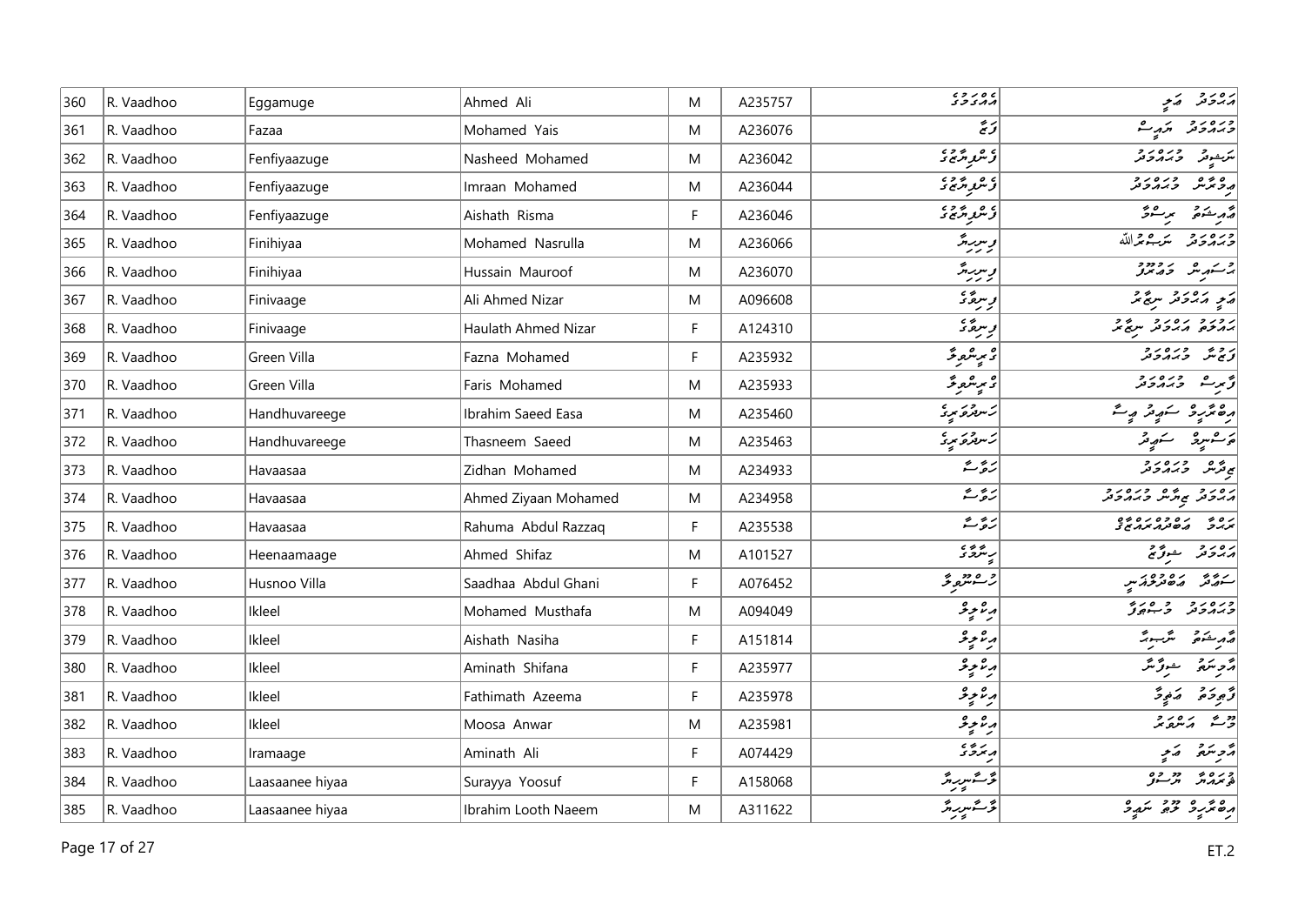| 386 | R. Vaadhoo | Lagoona         | Aishath Abdul Gadir | $\mathsf F$ | A235725 | ه دد بر<br>مور س               | ه در در ده وه پر در د<br>امکار شوی امان محمد در توسی |
|-----|------------|-----------------|---------------------|-------------|---------|--------------------------------|------------------------------------------------------|
| 387 | R. Vaadhoo | Lagoona         | Safa Ahmed          | F           | A235735 | ه دو پر<br>مور س               | پروس پره پرو                                         |
| 388 | R. Vaadhoo | Lagoona         | Shifna Ahmed        | F           | A235736 | ه دو پر<br>مور س               | شور شهر بره بر د                                     |
| 389 | R. Vaadhoo | Maakoani        | Ahmed Saffan        | M           | A236172 | و مړينې<br>ح                   | رەرد رەپرو                                           |
| 390 | R. Vaadhoo | Maakoani        | Aishath Saufa       | $\mathsf F$ | A236177 | و مړينه<br>ح                   | وكرمشكا المروم                                       |
| 391 | R. Vaadhoo | Mars            | Aishath Shuau Saeed | $\mathsf F$ | A235464 | ۇ شە                           | أو من و و و و د در و                                 |
| 392 | R. Vaadhoo | Nasaa           | Mohamed Naish       | M           | A236078 | ىئەت                           | ورەرو شهر                                            |
| 393 | R. Vaadhoo | Night Queen     | Mohamed Abdulla     | M           | A154141 | لتموع عمويته                   | وره رو ده دالله                                      |
| 394 | R. Vaadhoo | Nika            | Aminath Azlifa      | F           | A235625 | سربہَ                          | أأترجع أتأثر وتحرقر                                  |
| 395 | R. Vaadhoo | Nika            | Ahmed Amjad         | M           | A235641 | سریہ                           | ره رو ده رو<br>مدرس مروم تر                          |
| 396 | R. Vaadhoo | Nika            | Hussain Fazeel      | M           | A331361 | سرر                            | 2سىرىش ئۇيچى                                         |
| 397 | R. Vaadhoo | Nooraanee Villa | Samiya Abdul Raheem | F           | A044018 |                                | - د د ره ده د ه                                      |
| 398 | R. Vaadhoo | Nooraaneege     | Ismail Naseer       | M           | A022961 | دور میری<br>متر پر سر پر       | ر قۇرۇ سىيەتم                                        |
| 399 | R. Vaadhoo | Nooraaneege     | Mohamed Fayaz       | M           | A023082 | دو پر<br>سربر سرپر             | ورەرو رو.<br>دىرمەدىر ۋىژىنە                         |
| 400 | R. Vaadhoo | Nooraaneege     | Ali Fayaz           | M           | A023116 | دوره<br>مرتگر س <sub>و</sub> ر | پر بور دیگر                                          |
| 401 | R. Vaadhoo | Nooraaneege     | Fathimath Riza      | F           | A097721 | دو په په<br>سرچرسي             | ومجودة بريح                                          |
| 402 | R. Vaadhoo | Nooraaneege     | Abdulla Niyaz       | M           | A235144 | دو پر<br>مرتگرس                | أرة قرالله سرقرم                                     |
| 403 | R. Vaadhoo | Nooraaneege     | Hussain Fayaz       | M           | A235146 | دور سره<br>مرتجر سره           | برسكىرىش توكرشو                                      |
| 404 | R. Vaadhoo | Nooraaneege     | Ahmed Misbaah       | M           | A351533 | تر پژمېږي<br>سر پر سيږي        | ره د و ده و                                          |
| 405 | R. Vaadhoo | Noothari        | Hassan Mushrif      | M           | A076509 | اقتصمبر                        | يرىكس ئى شىرى                                        |
| 406 | R. Vaadhoo | Noothari        | Ibrahim Zuhoor      | M           | A076510 | يتزهج سر                       | وه پژرو ووړ                                          |
| 407 | R. Vaadhoo | Noovilaa        | Mohamed Naseem      | M           | A061595 | لترهر محر                      | כממכני יתי-פ                                         |
| 408 | R. Vaadhoo | Noovilaa        | Ali Naseem          | M           | A077897 | چرى<br>سرەپەتىر                | أەيجە الىكرىسوم                                      |
| 409 | R. Vaadhoo | Noovilu         | Shahidha Adnan      | F           | A236087 | لترعر فحر                      | شگرىد ھەر ئىگە                                       |
| 410 | R. Vaadhoo | Roashanee       | Mohamed Fathih      | M           | A236106 | تحریضہ پیر                     | وره رو و و                                           |
| 411 | R. Vaadhoo | Roashanee       | Mariyam Muslima     | F           | A236114 | ترڪسر                          | ويرده وصوفة                                          |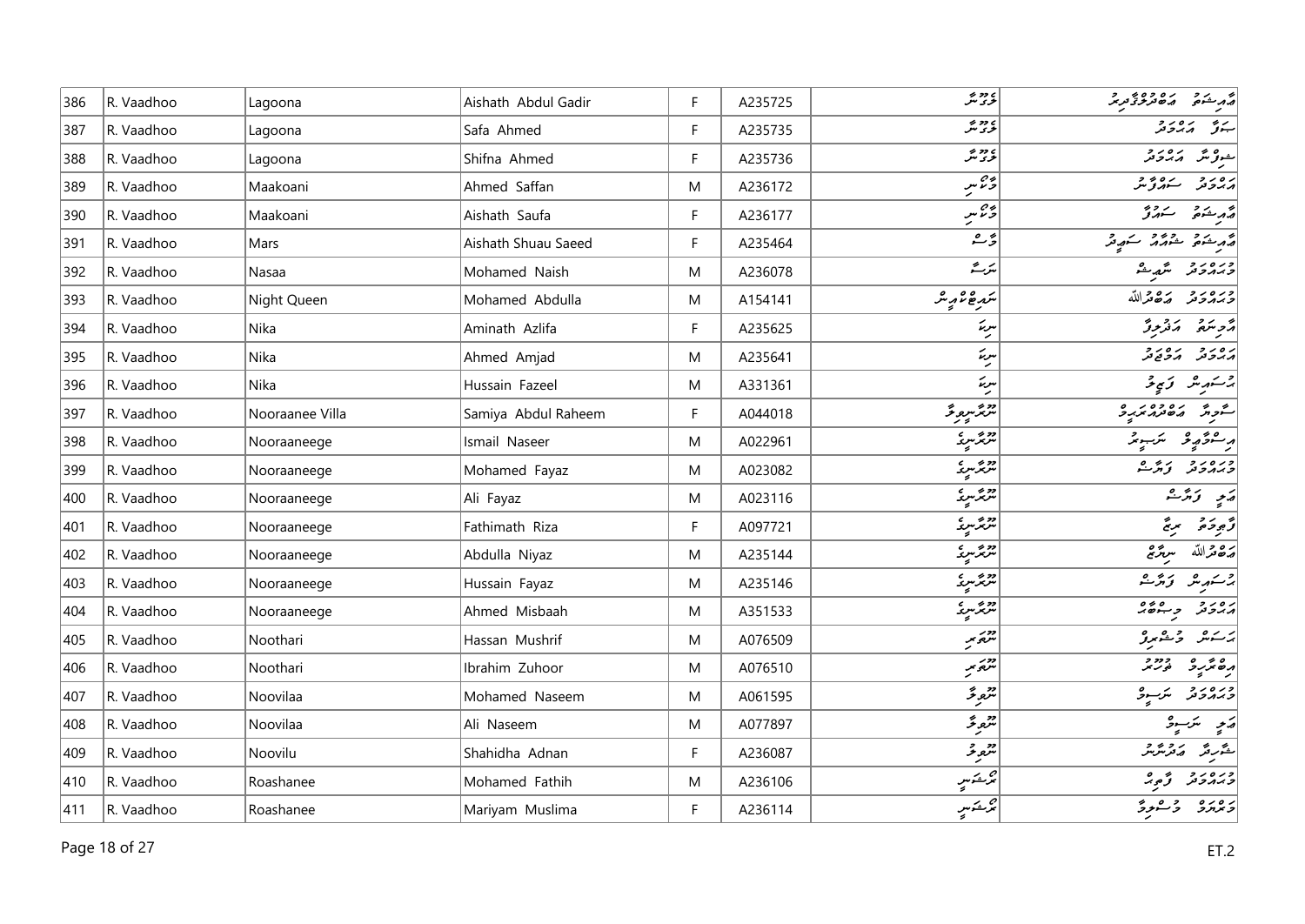| 412 | R. Vaadhoo | Saaniyaa       | Wilma Rasheed         | $\mathsf F$ | A087775 | سەمبەر                   | ورقوق الكرشوش                                                       |
|-----|------------|----------------|-----------------------|-------------|---------|--------------------------|---------------------------------------------------------------------|
| 413 | R. Vaadhoo | Saaniyaa       | Mohamed Shah          | M           | A104088 | سەمبرىگر                 | وره د و شره                                                         |
| 414 | R. Vaadhoo | Saaniyaa       | Zulfa Ali Kaleyfaanu  | F           | A235967 | سەمبرىز                  | ج <sub>م</sub> حود می میکود شر                                      |
| 415 | R. Vaadhoo | Saaniyaa       | Abida Ali Kaleyfaanu  | F           | A235968 | ئەسەر                    | ړه ته پېښودنه                                                       |
| 416 | R. Vaadhoo | Saaniyaa       | Ali Shamin            | M           | A239547 | سەمبر                    | أرمو الشمر ويتمر                                                    |
| 417 | R. Vaadhoo | Saaniyaa       | Ismail Zayaan         | M           | A362500 | سەمبرىگر                 | وستوري و محمد                                                       |
| 418 | R. Vaadhoo | Sail           | Fathimath Lamha       | F           | A165645 | سەرىۋ                    | وٌجودَ وَوَرَ                                                       |
| 419 | R. Vaadhoo | Sanam          | Mohamed Naeem         | M           | A065442 | سەمىرو                   | دره د د سمع د                                                       |
| 420 | R. Vaadhoo | Shark          | Sinaan Mohamed        | M           | A236405 | شەمەر                    | سوشر وره دو                                                         |
| 421 | R. Vaadhoo | Siyaanaa       | Hawwa Siyana          | $\mathsf F$ | A236357 | سەدىگە                   | رە ئەسىرتىگە<br>بەلەر ئەس                                           |
| 422 | R. Vaadhoo | Siyaanaa       | Hussain Faiz          | M           | A236360 | سەدىرىگە                 | برسكهر محمدج                                                        |
| 423 | R. Vaadhoo | Sosun Villa    | Abdul Rauf Mohamed    | M           | A127953 | 2. سەن <sub>ى</sub> رىگە | و ره ر د<br>تر <i>پر</i> وتر<br>ر ٥ ر ٥ ر دو و<br>۹ ره تو ۸ بو ۸ تو |
| 424 | R. Vaadhoo | Thona          | Ibrahim Naeem         | M           | A053800 | بر<br>موسر               | رەترىر ئىر                                                          |
| 425 | R. Vaadhoo | Thona          | Thoha Ibrahim         | M           | A236314 | لحرير                    | $rac{1}{2}$                                                         |
| 426 | R. Vaadhoo | Thona          | Fathimath Fazeena     | F           | A236318 | مۇسر                     | قەدە زىپ                                                            |
| 427 | R. Vaadhoo | Thona          | Mohamed Shammah       | M           | A236323 | ەيتر                     | شەر ۋە<br>و ر ه ر د<br><del>و</del> بر پر <del>و</del> ر            |
| 428 | R. Vaadhoo | <b>Udhares</b> | Raihana Ismail        | F           | A236292 | د ر ، م<br>مرمرسه        | بَدَرِيْسٌ رِ عُنُّورٍ وَ                                           |
| 429 | R. Vaadhoo | Udhares        | Ahmed Riswan          | M           | A236299 | جەرى ھ<br>مەنىرىك        | رەرو برىمۇس                                                         |
| 430 | R. Vaadhoo | Ufaa           | Saaid Yoosuf          | M           | A236256 | پرمخ                     | سەمەلىر قارىقى قا                                                   |
| 431 | R. Vaadhoo | Ufaa           | Salma Yoosuf          | F           | A236258 | دعج                      | سەۋىۋە بۇرىيۇ                                                       |
| 432 | R. Vaadhoo | Vidhuvaruge    | Saifulla Mohamed      | M           | A235903 | <br>  مومرہ بر دی        | كورتر الله وبرورور                                                  |
| 433 | R. Vaadhoo | Vilaadhashuge  | Yumna Ibrahim Rasheed | F           | A235989 | و د څور د ،              |                                                                     |
| 434 | R. Vaadhoo | Vilaadhashuge  | Thauma Rasheed        | F           | A236021 | و د څور د ،              | أبروه المرتشوش                                                      |
| 435 | R. Vaadhoo | Vilaaroalhi    | Suha Saeed            | F           | A236377 | وۇترىر                   |                                                                     |
| 436 | R. Vaadhoo | Vinamaa        | Abdul Latheef Mohamed | M           | A076806 | عريتمر                   | و رە ر د<br>تر پر تر تر<br>ر ه د ه ر<br>ماهوم څېړن                  |
| 437 | R. Vaadhoo | Zamaanee Villa | Nazeeha Ali           | F           | A235938 | ئە ئەسرە ئە              | سَغِرِ بِسَ = صَعِي                                                 |
|     |            |                |                       |             |         |                          |                                                                     |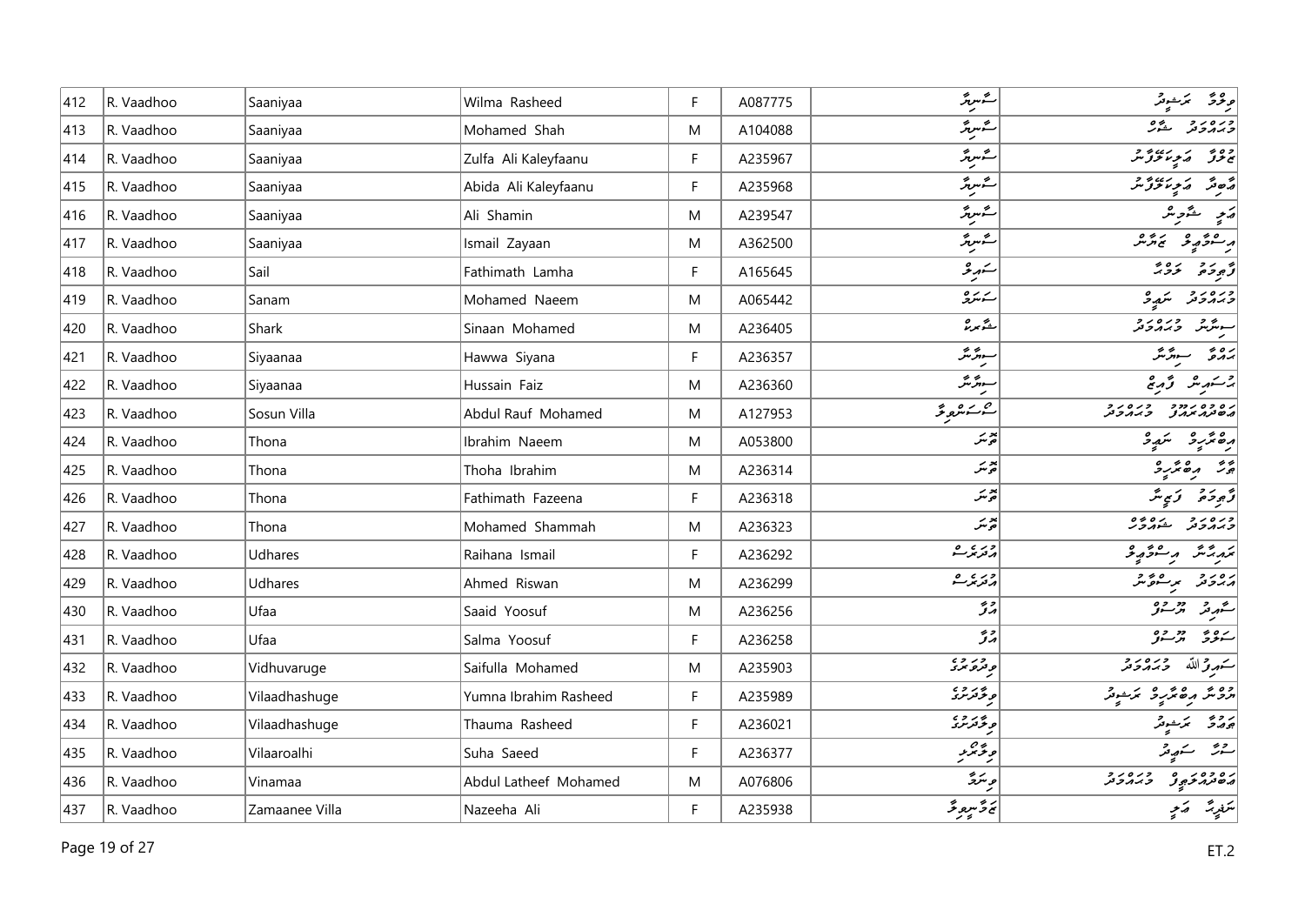| 438 | .<br>adhoc<br>. | eenivad | -lbrahim<br>Satta |  | $\sim$ $\sim$<br>`<br>ノマト<br>$^{\prime}$<br>,,, | سے سومر | . .<br>.<br>سيور |
|-----|-----------------|---------|-------------------|--|-------------------------------------------------|---------|------------------|
|-----|-----------------|---------|-------------------|--|-------------------------------------------------|---------|------------------|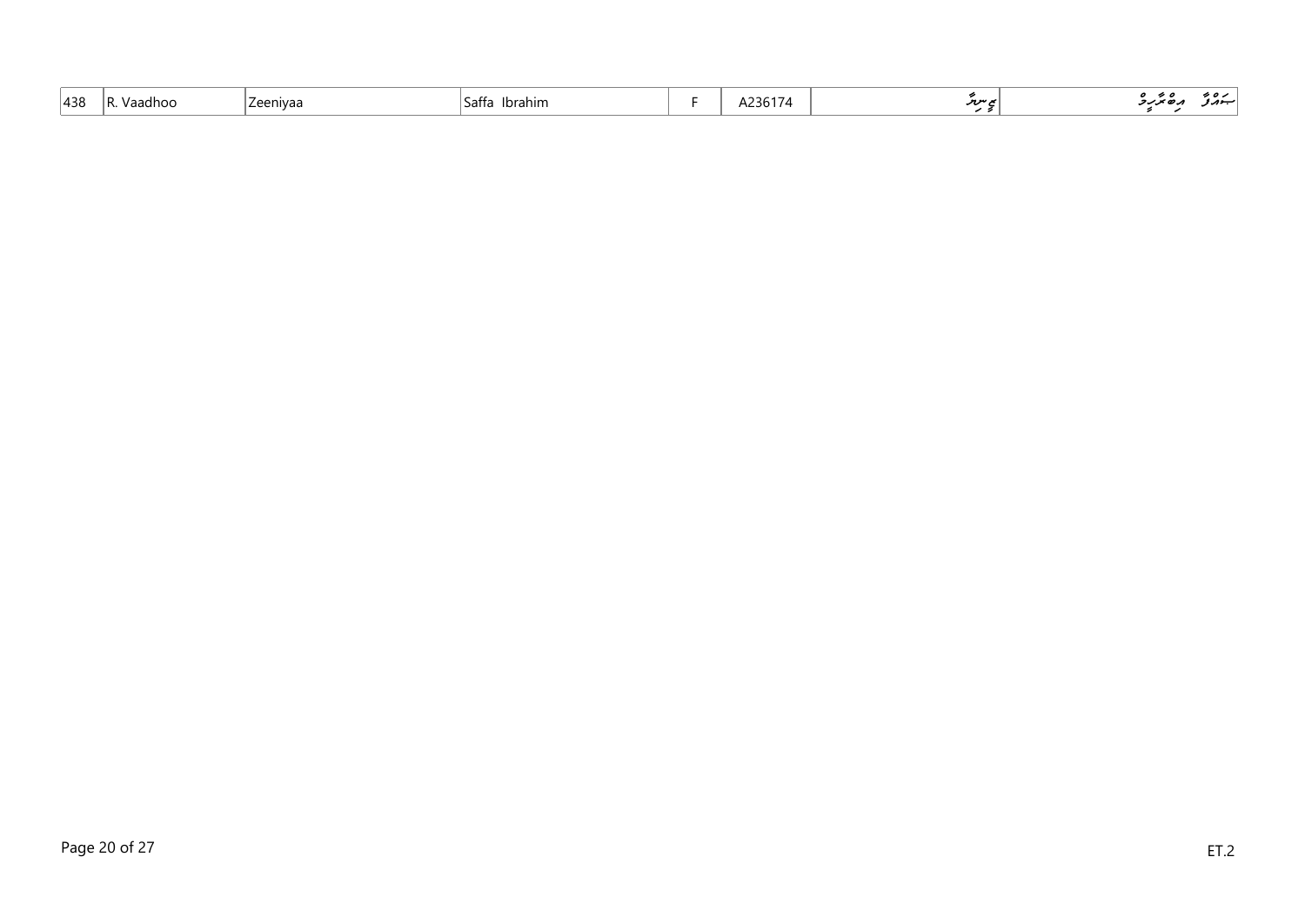## *w7qAn8m? sCw7mRo>u; wEw7mRw;sBo<*

| ' مرمر | 'يئرىثر: |
|--------|----------|
|        |          |
|        |          |
|        |          |

## *w7q9r@w7m> sCw7qHtFoFw7s; mAm=q7 w7qHtFoFw7s;*

| ىر تە | $\mathcal{O} \times$<br>$\sim$ | $\sim$<br>. . | لترنثر |
|-------|--------------------------------|---------------|--------|
|       |                                |               |        |
|       |                                |               |        |
|       |                                |               |        |

| يره | $^{\circ}$ | $\frac{2}{n}$ | $^{\circ}$<br>سرسر. |
|-----|------------|---------------|---------------------|
|     |            |               |                     |
|     |            |               |                     |
|     |            |               |                     |

| ' ئىرتىر: | سر سر |  |
|-----------|-------|--|
|           |       |  |
|           |       |  |
|           |       |  |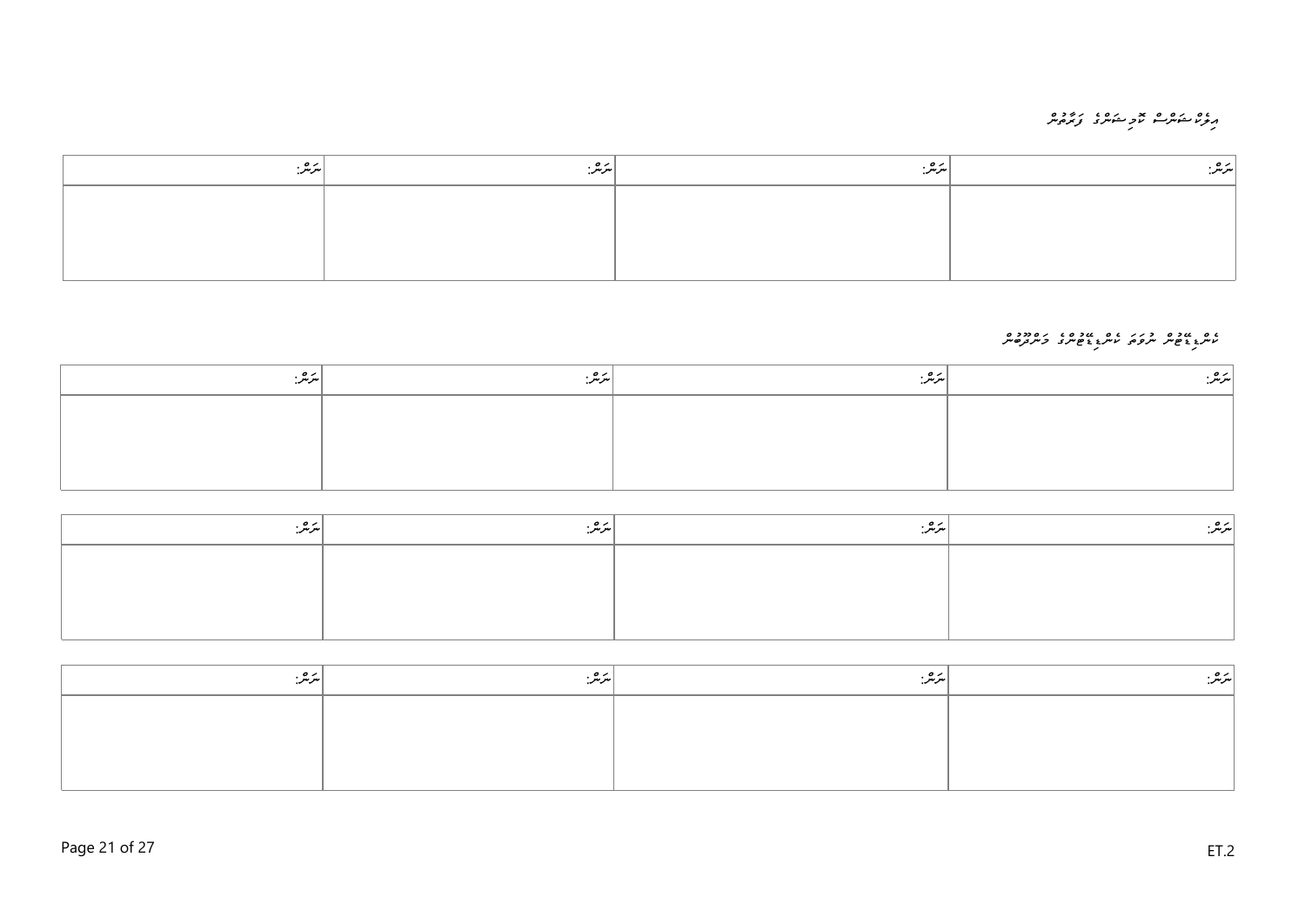| يره. | ο. | ا ير ه |  |
|------|----|--------|--|
|      |    |        |  |
|      |    |        |  |
|      |    |        |  |

| <sup>.</sup> سرسر. |  |
|--------------------|--|
|                    |  |
|                    |  |
|                    |  |

| ىئرىتر. | $\sim$ | ا بر هه. | لىرىش |
|---------|--------|----------|-------|
|         |        |          |       |
|         |        |          |       |
|         |        |          |       |

| 。<br>مرس. | $\overline{\phantom{a}}$<br>مر مىر | يتريثر |
|-----------|------------------------------------|--------|
|           |                                    |        |
|           |                                    |        |
|           |                                    |        |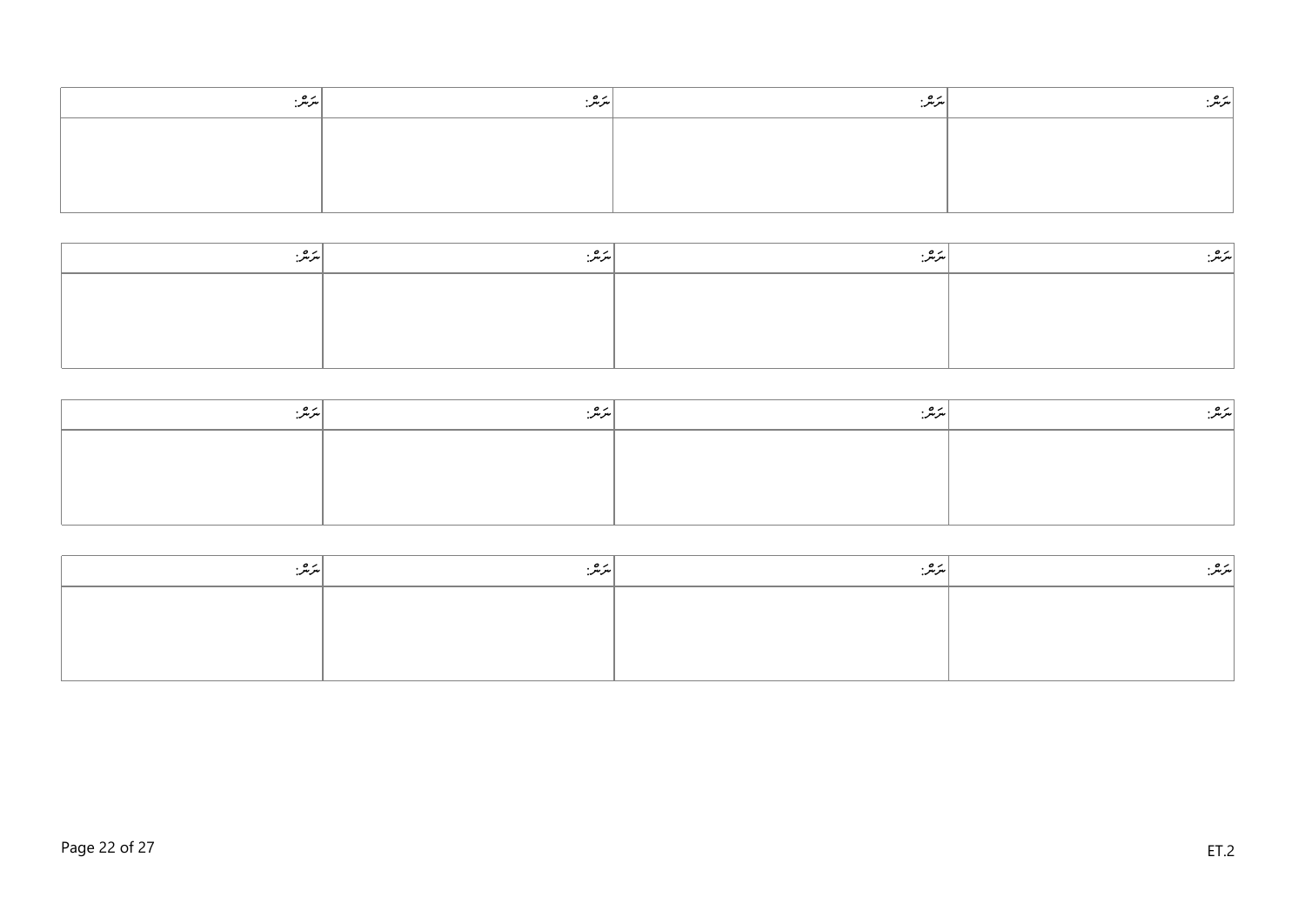| ير هو . | $\overline{\phantom{a}}$ | يرمر | اير هنه. |
|---------|--------------------------|------|----------|
|         |                          |      |          |
|         |                          |      |          |
|         |                          |      |          |

| ئىرتىر: | $\sim$<br>ا سرسر . | يئرمثر | o . |
|---------|--------------------|--------|-----|
|         |                    |        |     |
|         |                    |        |     |
|         |                    |        |     |

| 'تترنثر: | 。<br>,,,, |  |
|----------|-----------|--|
|          |           |  |
|          |           |  |
|          |           |  |

|  | . ه |
|--|-----|
|  |     |
|  |     |
|  |     |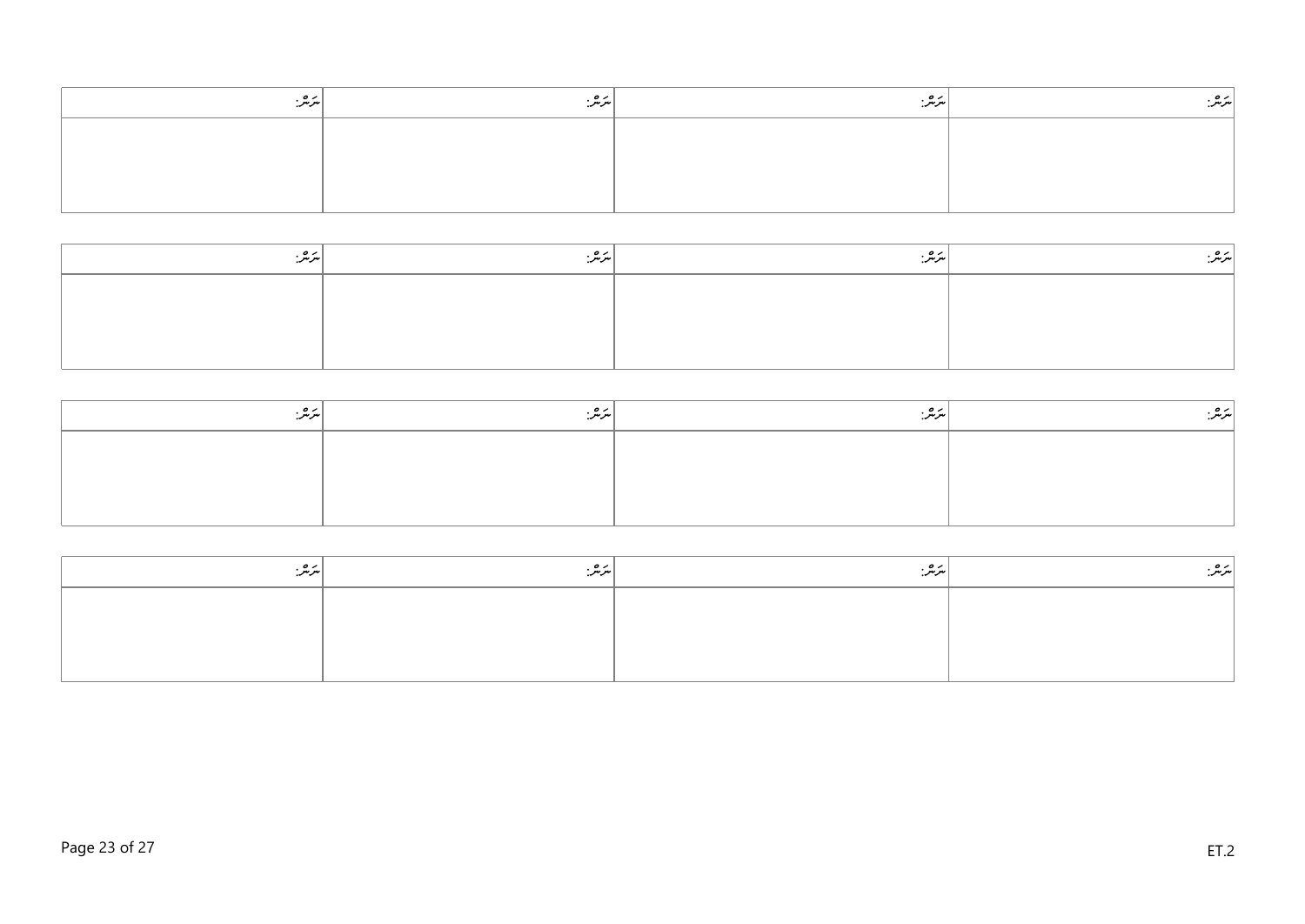| ير هو . | $\overline{\phantom{a}}$ | يرمر | اير هنه. |
|---------|--------------------------|------|----------|
|         |                          |      |          |
|         |                          |      |          |
|         |                          |      |          |

| ىر تىر: | $\circ$ $\sim$<br>" سرسر . | يبرحه | o . |
|---------|----------------------------|-------|-----|
|         |                            |       |     |
|         |                            |       |     |
|         |                            |       |     |

| الترنثر: | ' مرتكز: | الترنثر: | .,<br>سرسر. |
|----------|----------|----------|-------------|
|          |          |          |             |
|          |          |          |             |
|          |          |          |             |

|  | . ه |
|--|-----|
|  |     |
|  |     |
|  |     |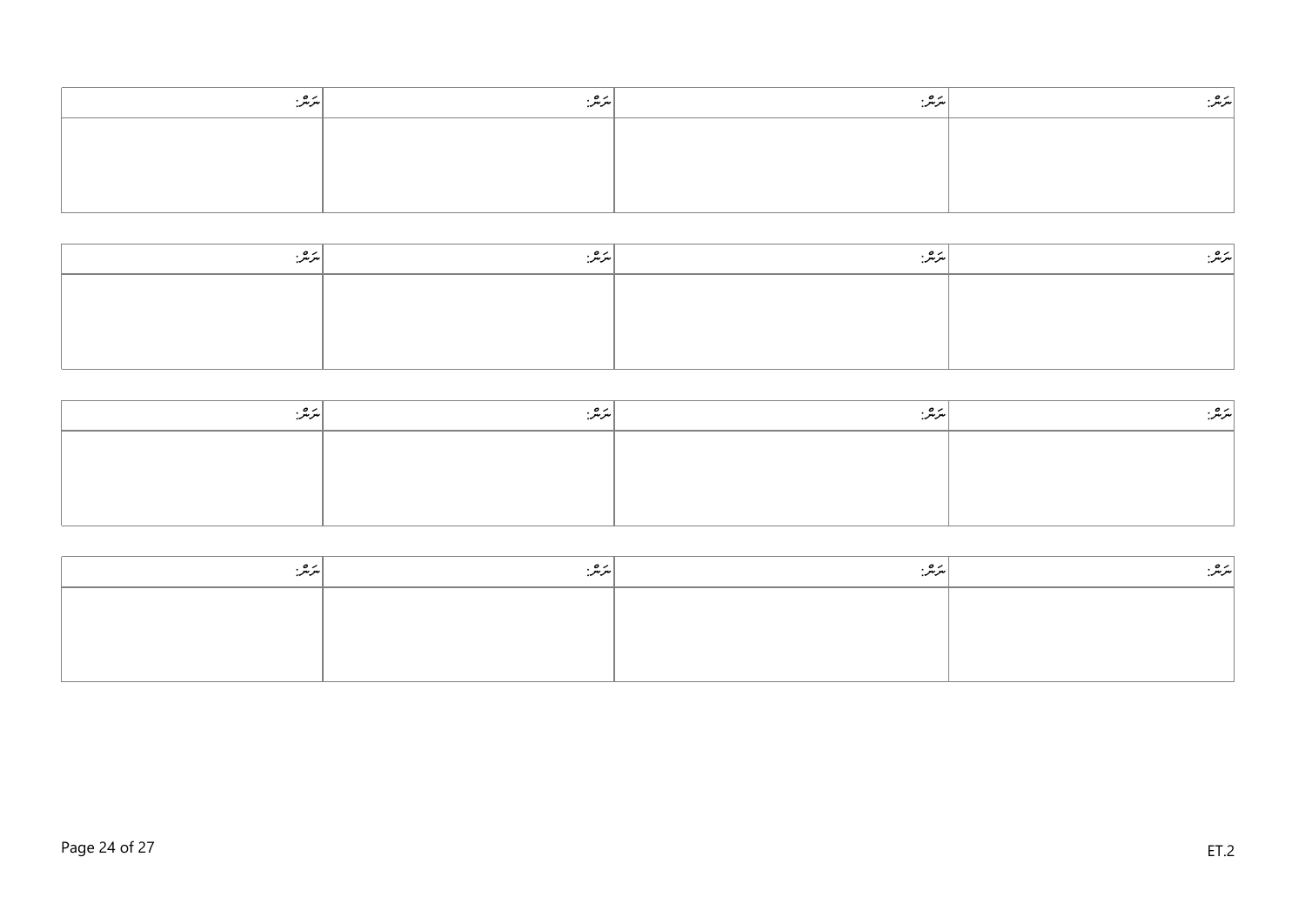| $\cdot$ | ο. | $\frac{\circ}{\cdot}$ | $\sim$<br>سرسر |
|---------|----|-----------------------|----------------|
|         |    |                       |                |
|         |    |                       |                |
|         |    |                       |                |

| ايرعر: | ر ه<br>. . |  |
|--------|------------|--|
|        |            |  |
|        |            |  |
|        |            |  |

| بر ه | 。 | $\sim$<br>َ سومس |  |
|------|---|------------------|--|
|      |   |                  |  |
|      |   |                  |  |
|      |   |                  |  |

| 。<br>. س | ىرىىر |  |
|----------|-------|--|
|          |       |  |
|          |       |  |
|          |       |  |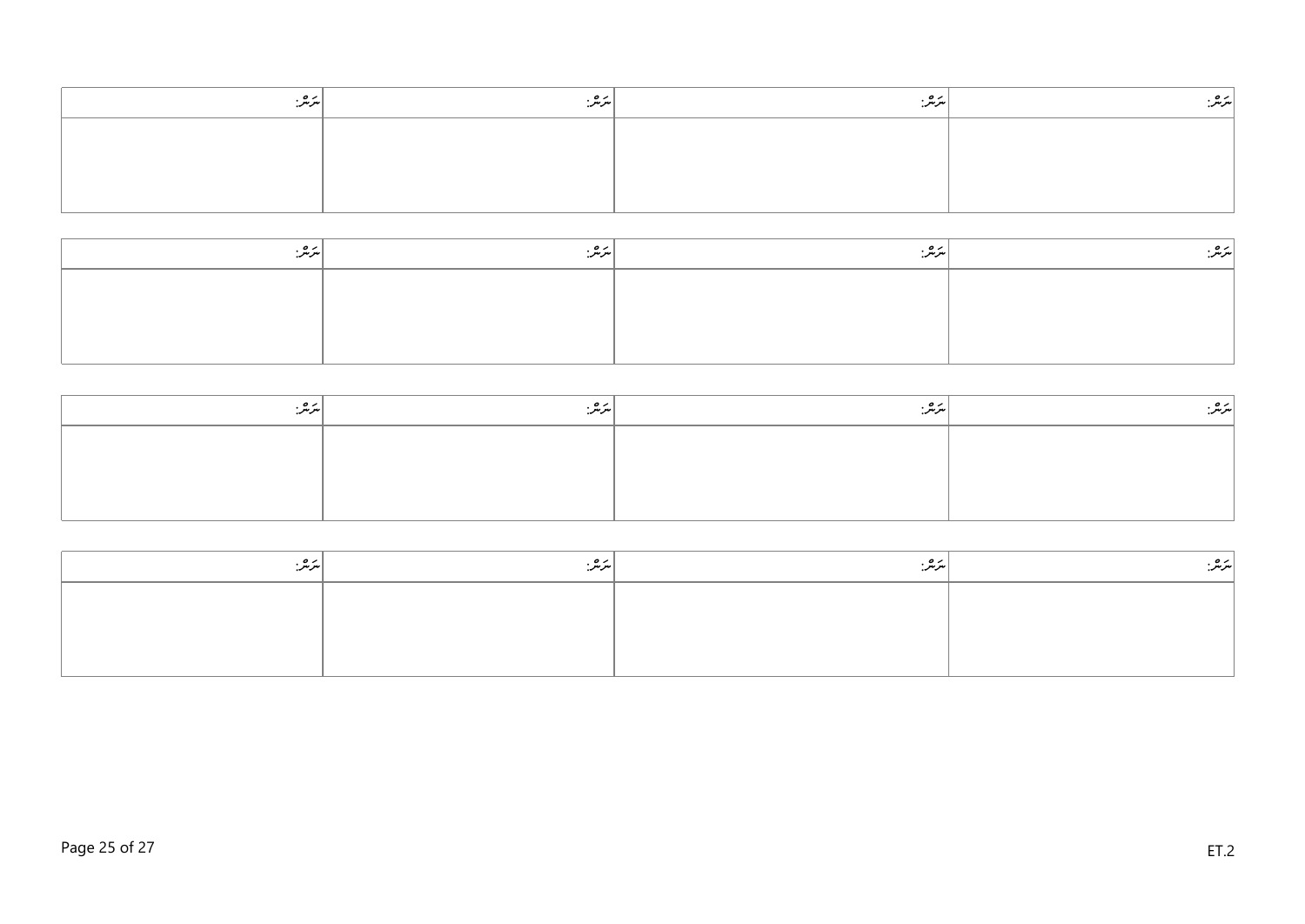| ير هو . | $\overline{\phantom{a}}$ | يرمر | لتزمثن |
|---------|--------------------------|------|--------|
|         |                          |      |        |
|         |                          |      |        |
|         |                          |      |        |

| ئىرتىر: | $\sim$<br>ا سرسر . | يئرمثر | o . |
|---------|--------------------|--------|-----|
|         |                    |        |     |
|         |                    |        |     |
|         |                    |        |     |

| انترنثر: | ر ه |  |
|----------|-----|--|
|          |     |  |
|          |     |  |
|          |     |  |

|  | . ه |
|--|-----|
|  |     |
|  |     |
|  |     |